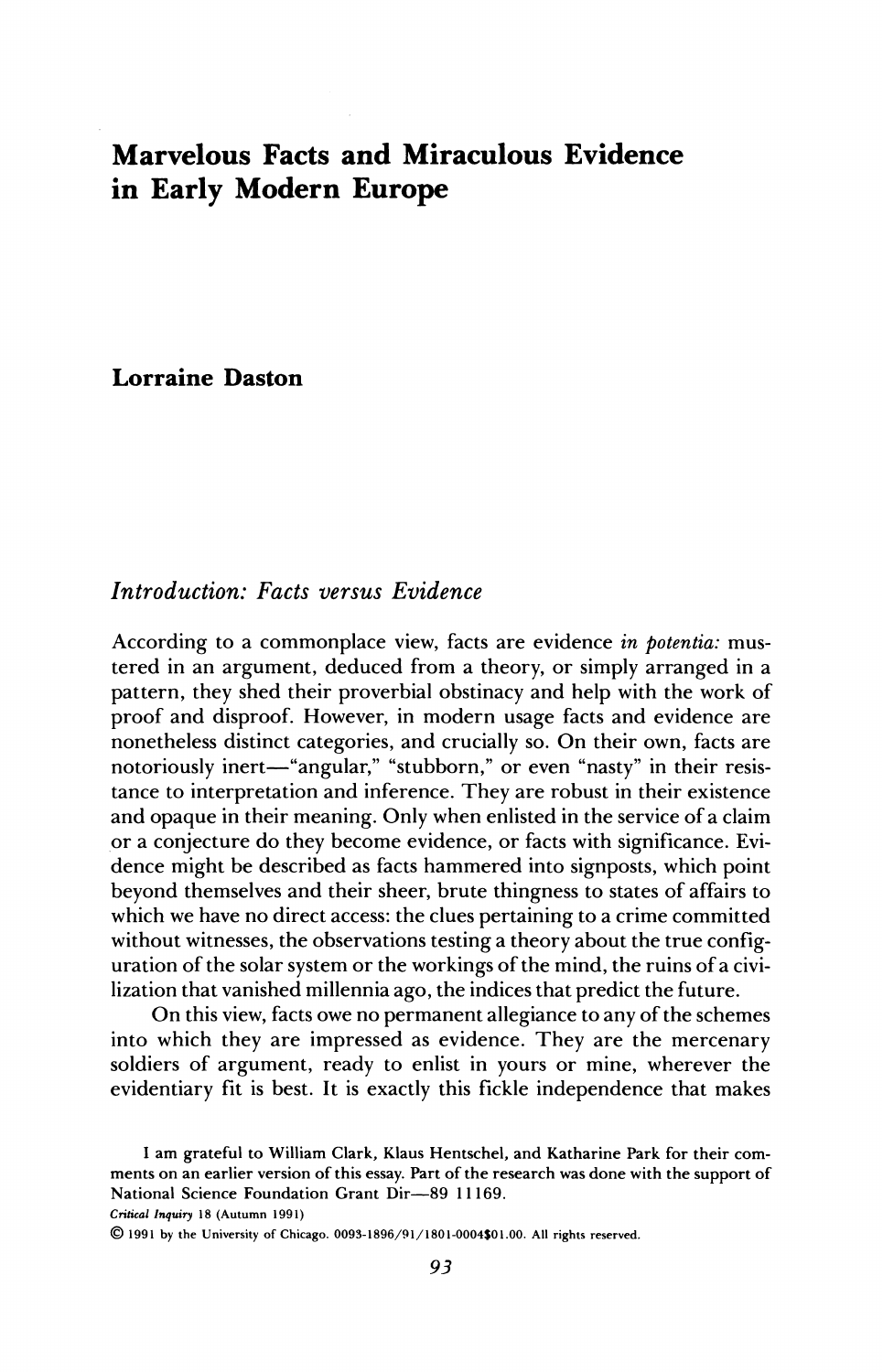**them so valuable to a certain view of rationality, one that insists upon the neutrality of facts and staunchly denies that they are "theory-laden." Were facts to be frozen into any one evidentiary scheme, fixed signposts forever pointing in the direction of a single conjecture, they would lose their power to arbitrate between rival arguments or theories.** 

**Implicit in this conventional distinction between facts and evidence is that in order for facts to qualify as credible evidence, they must appear innocent of human intention. Facts fabricated as evidence, that is, to make a particular point, are thereby disqualified as evidence. Nature's facts are above suspicion, because presumed free of any intention, but many manmade facts also qualify: the blood-stained weapon found at the scene of a murder counts as incrimating evidence as long as it was not planted there with the intention of incriminating; the unaffected simplicity of the witness adds weight to testimony as long as it was not feigned with the intention of persuading. Similarly, many methodological precautions in contemporary science, such as the double-blind clinical trial and the fixing of statistical significance levels before the experiment, were instituted to thwart the intention, however unconscious, to confirm a pet hypothesis. Note that the planted weapon, the affected testimony, the skewed empirical results lose neither their status as facts nor their potential to serve as evidence for conjectures other than those intended: so long as they do not point in the intended direction, these fabricated facts can be made to point somewhere else with no loss of evidentiary force. It is the distinction between facts and evidence that is at issue, not the reality of the facts per se, nor their quality as evidence in general.** 

**I have sketched the well-known distinction between facts and evidence not to defend or attack it (as does a vast literature in the history and philosophy of science), but rather as a preface to a key episode in the history of the conceptual categories of fact and evidence. My question is neither, "Do neutral facts exist?" nor "How does evidence prove or disprove?" but rather, "How did our current conceptions of neutral facts and enlisted evidence, and the distinction between them, come to be?" How did evidence come to be incompatible with intention, and is it possible to imagine a kind of evidence that is intention-laden?** 

**It is my claim that partial answers to these questions lie buried in the sixteenth- and seventeenth-century literature on prodigies and miracles. I shall argue that during this period prodigies briefly became the proto-**

**Lorraine Daston is professor of history of science at the University of Gottingen, Federal Republic of Germany. She is the author of Classical Probability in the Enlightenment (1988) and is currently at work on a history of scientific objectivity.**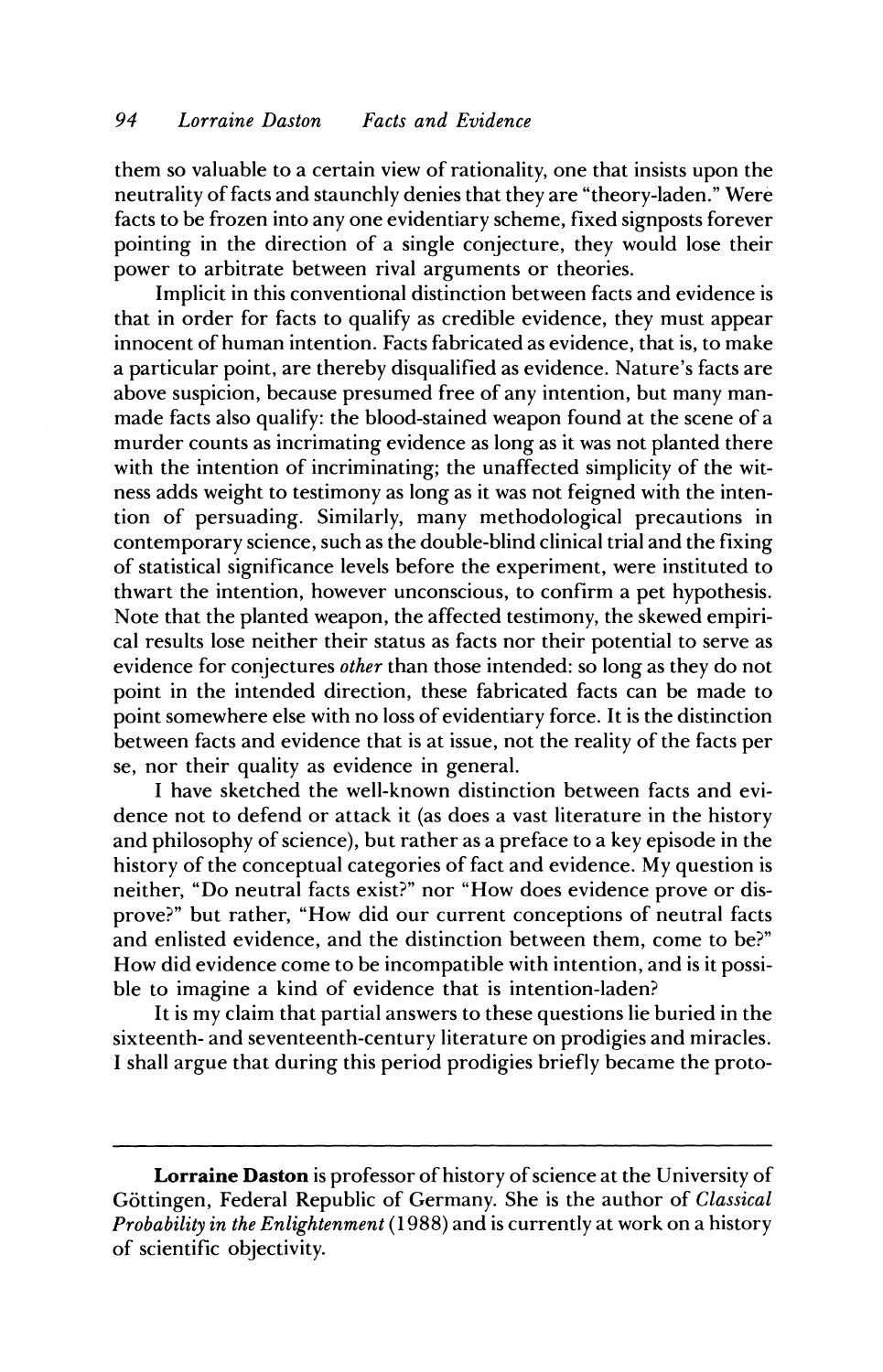**type for a new kind of scientific fact, and that miracles briefly exemplified a form of evidence patent to the senses and crucially dependent on intention. Both conceptions diverge sharply not only from current notions of facts and evidence, but also from medieval views on the nature of prodigies and miracles. Prodigies were originally closely akin to portents, divine signs revealing God's will and things to come; miracles were more intimately associated with the private experience of grace than with the public evidence of the senses. Prodigies were transformed from signs into nonsignifying facts, and miracles into compelling evidence, as part of more sweeping changes in natural philosophy and theology in the mid-seventeenth century.** 

**My account of both transformations and the context in which they occurred is divided into five parts. I first outline the patristic and medieval distinctions between marvels and miracles, and the related distinctions between natural, preternatural, and supernatural causation. Part 2 traces the gradual naturalization of the preternatural in the early modern period. I then examine in part 3 how prodigies and portents became the first neutral facts in the reformed natural philosophy of the midseventeenth century, losing all status as signs. In part 4, I turn to controversies over the definition and meaning of miracles both in Protestant England and Catholic France in the latter half of the seventeenth century, arguing that for some theologians, miracles briefly became "pure" evidence, requiring neither interpretation nor further corroboration. In the fifth, concluding part, I show how the debate over the evidence of miracles**  became a debate over the evidence for miracles in the early eighteenth **century.** 

# **1. Natural, Preternatural, and Supernatural**

**In the early sixteenth century the received views on miracles, marvels, and their relationship to the natural order still derived principally from the teachings of Augustine, and, especially, from those of Thomas Aquinas. These authorities were sometimes difficult to square with one another. Augustine praised all of nature as a miracle, and complained that familiarity with such marvels as the individuality of each and every human being had unduly blunted our sense of wonder. Since nature was simply the will of God realized, it made no sense to speak of miracles as contra naturam: "For how can anything done by the will of God be contrary to nature, when the will of so great a creator constitutes the nature of each created thing?"' Marvels shaded into miracles without a sharp break for Augustine, for both testified to how far the power of God exceeded that of** 

**1. Augustine, De civitate Dei, trans. W. M. Green, 7 vols. (Cambridge, Mass., 1972), 7:51.**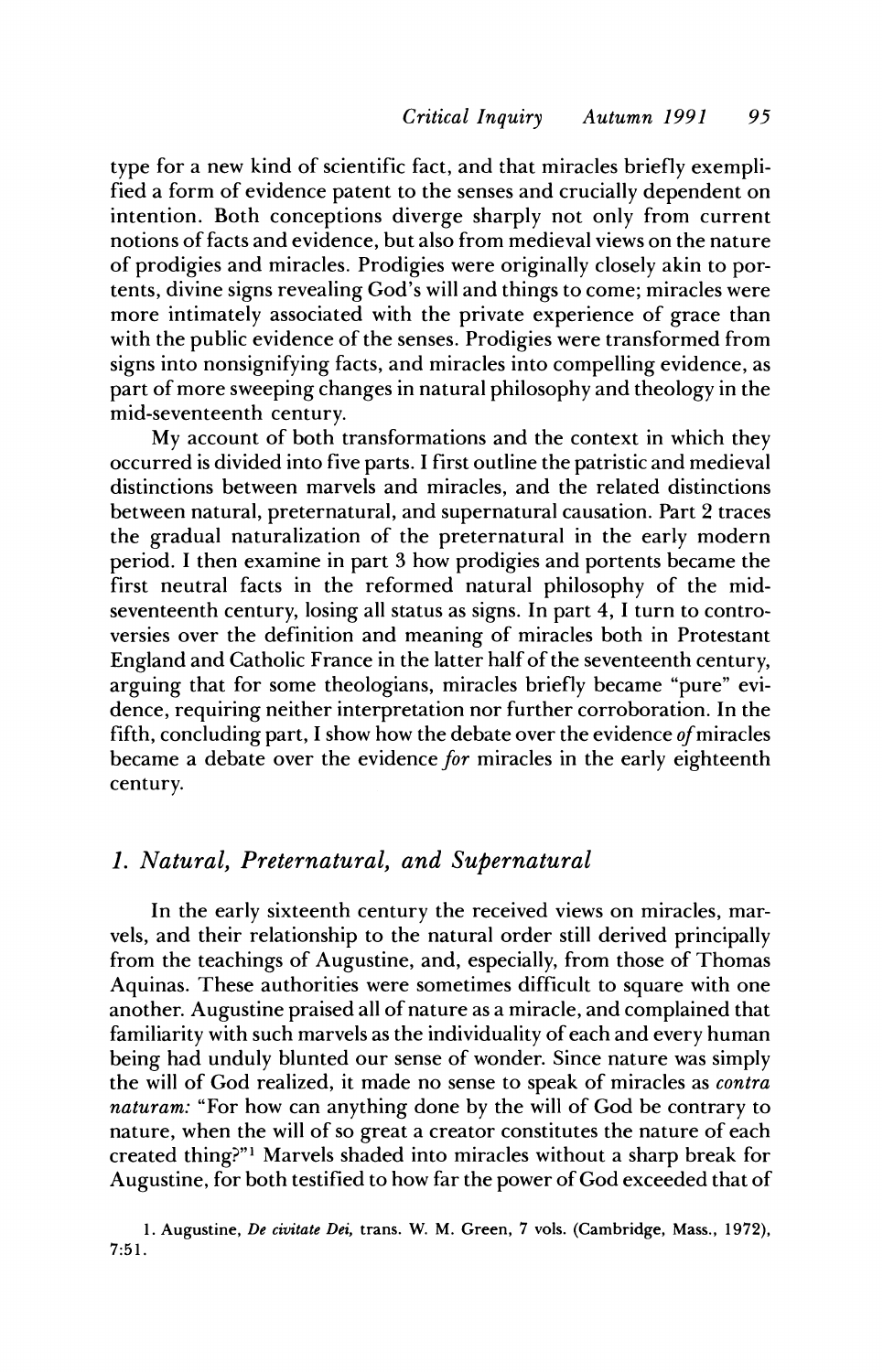**human understanding. This is why Augustine parried the objections of pagan philosophers to Christian miracles like the resurrection by listing natural wonders-the wood of a certain Egyptian fig tree that sinks rather than floats, the Persian stone that waxes and wanes with the moon, the**  incorruptible flesh of the dead peacock-that also defied explanation: **"Now let those unbelievers who refuse to accept the divine writings give an explanation of these marvels, if they can."2 However, certain events deserved to be singled out from the perpetual wonder of nature as true miracles because of the message they bore. The miracles of the early Christian church were of this sort, consolidating faith and unity by a wave of conversions, and, at least in later life, Augustine was also willing to credit miraculous cures performed by saintly relics and also those performed on behalf of his side of the Donatist controversy as serving the same special ends.3** 

**Aquinas treated miracles within an Aristotelian framework that made nature considerably more orderly and autonomous than Augustine's profusion of marvels, ordinary and extraordinary, had allowed. Dividing causes into a higher and lower order, Aquinas contended that God's miracles transgressed only those of the lower order, which exist by God's will, not by necessity.4 Miracles are of three kinds, and each kind admits of degrees, depending on how far the ordinary powers of nature are surpassed: miracles of substance [miracula quoad substantiam] overcome an absolute impossibility in nature (for example, two bodies in the same place at the same time); miracles of subject [miracula quoad subjectum] accomplish what nature can do, but not in that body (for example, speech in a cat); miracles of mode [miracula quoad modum] accomplish what nature can do in that subject, but not by those means (for example, a sudden cure effected by a holy relic).5** 

**Yet according to Aquinas we recognize miracles by their subjective effect on us rather than by their objective causes:** 

**The word miracle is derived from admiration, which arises when an effect is manifest, whereas its cause is hidden.... Now the cause of a manifest effect may be known to one, but unknown to others....: as an eclipse is to a rustic, but not to an astronomer. Now a miracle is so called as being full of wonder; as having a cause absolutely hidden from all: and this cause is God. Wherefore those things which God does outside those causes which we know, are called miracles.6** 

**3. See Peter Brown, Augustine of Hippo: A Biography (Berkeley, 1967), pp. 413-18.** 

**4. See Thomas Aquinas, Summa theologica, trans. Fathers of the English Dominican Province, 3 vols. (New York, 1947), 1: 520.** 

**5. See Aquinas, Summa contra gentiles, trans. English Dominican Fathers, 4 vols. (London, 1928), vol. 3, pt. 2, pp. 60-61.** 

**6. Aquinas, Summa theologica, 1:520.** 

**<sup>2.</sup> Ibid., 7:29.**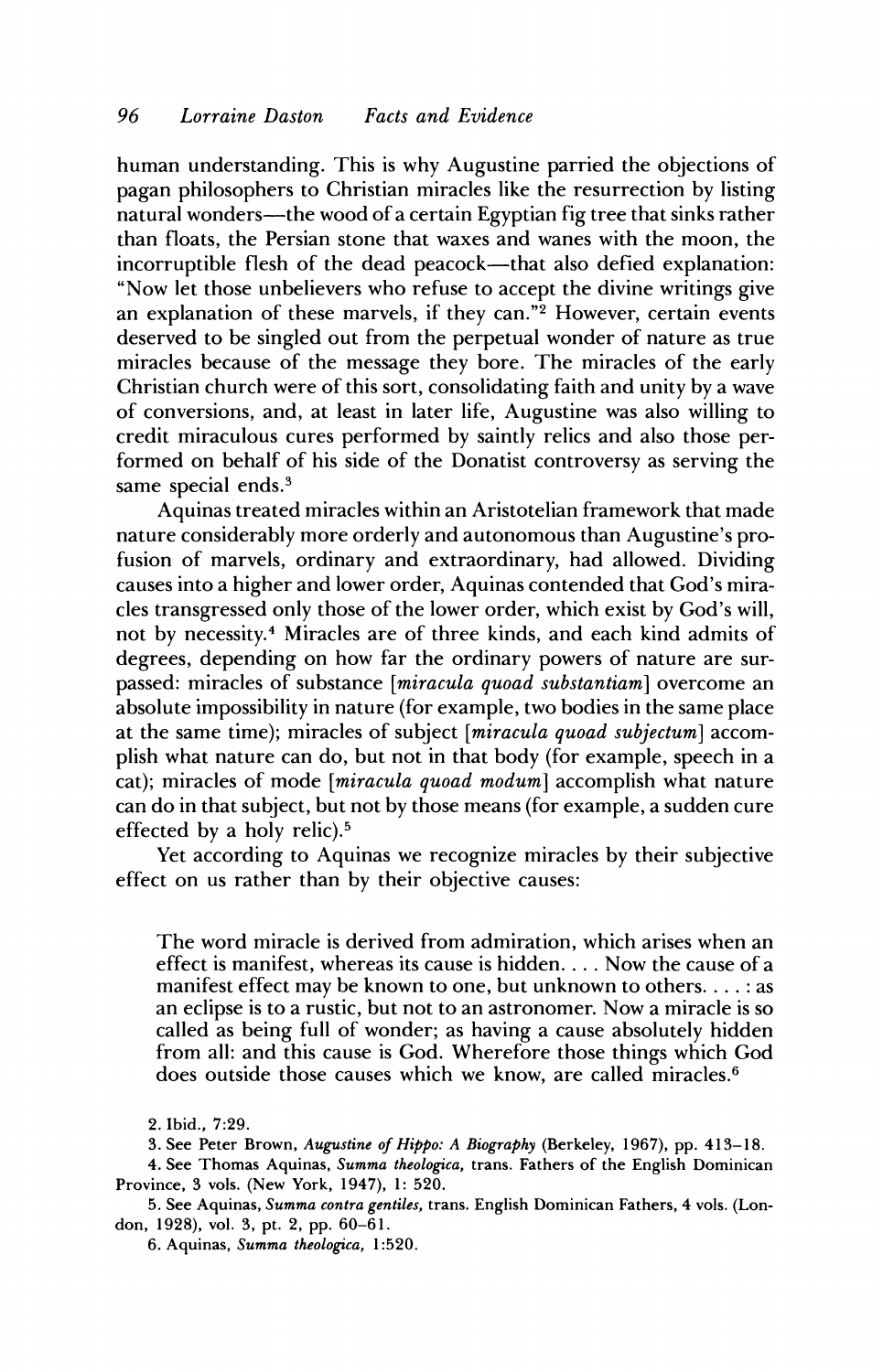**God performs miracles for an audience, which credits them in proportion to the wonder they excite, which wonder in turn measures the magnitude of the audience's ignorance. Miracles convert and convince by their psychological effects; they are God's oratory.** 

**Like Augustine, Aquinas often blurred the boundary between the marvelous and the miraculous, albeit for different reasons. For Augustine, especially in his earlier writings, there existed in principle no sharp distinction between the marvelous and the miraculous (and for that matter, the natural as well), for all sprang directly from God. Augustine was largely unconcerned with how God brings about these effects, much less with orders of causation.** 

**Aquinas, in contrast, drew a principled distinction between the truly supernatural (God's unmediated actions) on the one hand, and the natural (what happens always or most of the time) and the preternatural (what happens rarely, but nonetheless by the agency of created beings), on the other. Marvels belong, properly speaking, to the realm of the preternatural:** 

**For the order imposed on things by God is in keeping with that which is wont to occur in things for the most part, but it is not everywhere in keeping with what always occurs: because many natural causes produce their effects in the same way usually, but not always; since sometimes, though seldom, it happens otherwise, whether on account of a defect in the power of an agent, or through the indisposition of the matter, or by reason of a stronger agency: as when nature produces a sixth finger in a man.7** 

**Not only unaided nature, but created spirits such as angels and demons can produce preternatural effects, although these fall short of true miracles on ontological grounds: spirits must work "through the local movement of a body," for God alone can "induce any form into corporeal matter, as though matter were in this obedient thereto." However, we humans are hard put to separate the supernatural wheat from the preternatural chaff, for both excite wonder when we are ignorant of the causes, and wonder is the hallmark of the miraculous.8** 

**As one might expect in a body of beliefs discussed and elaborated over a millennium, medieval views on the relationships between the natural, preternatural, and supernatural were by no means monolithic, and it is possible to find many variants on and exceptions to both the Augustinian and Thomist views, not to mention tensions between the two. The medieval Christian doctrine of miracles was further complicated by the heterogeneity of the category: not only scriptural miracles, but also the** 

**<sup>7.</sup> Aquinas, Summa contra gentiles, vol. 3, pt. 2, p. 57.** 

**<sup>8.</sup> Ibid., vol. 3, pt. 2, pp. 65-66.**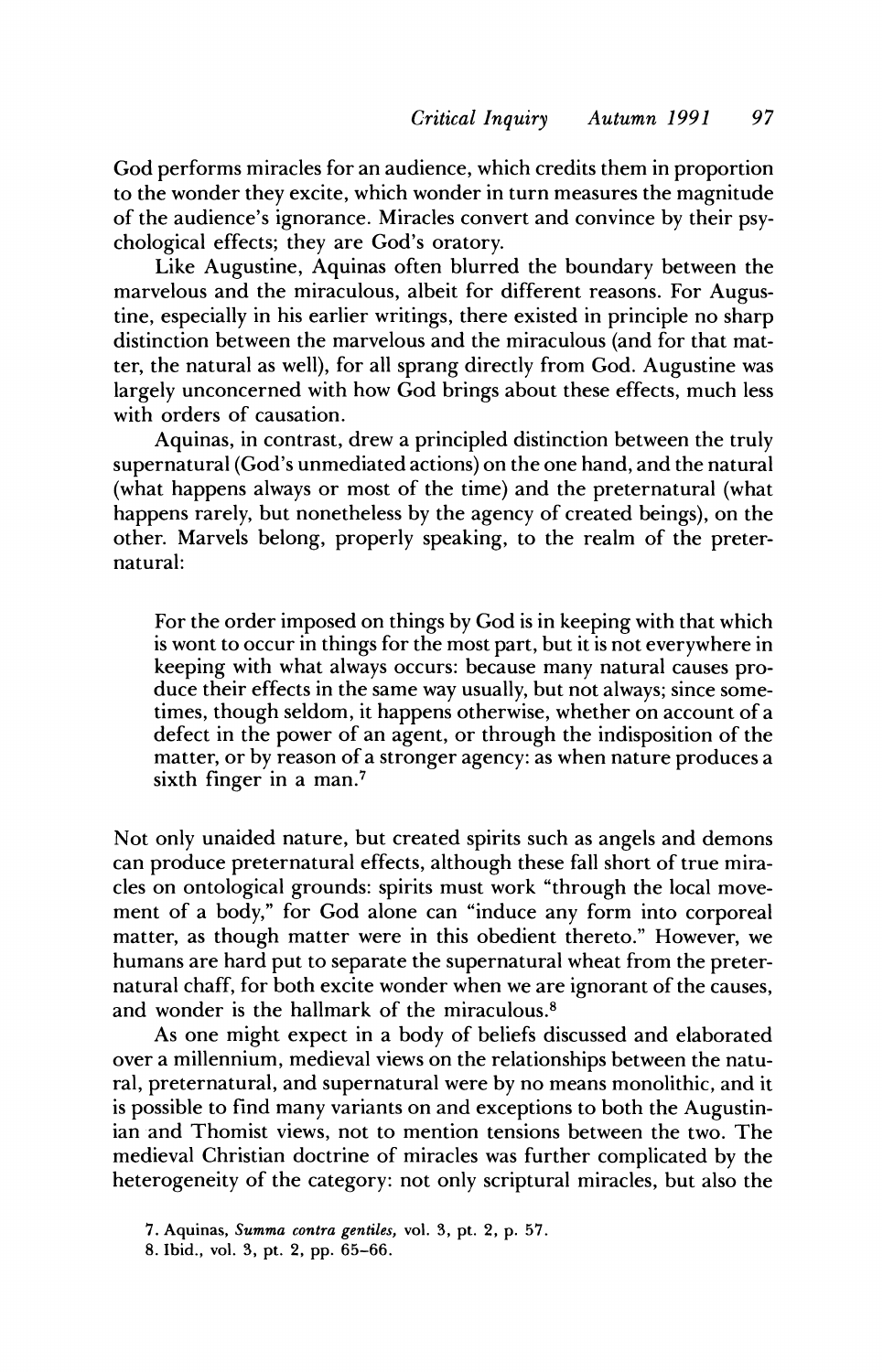**miracles of saints and their shrines and relics, the miracles of the sacraments, the miracles of judicial ordeals (at least until their abolition by the fourth Lateran Council in 1215), the historical miracles recounted by the chronicles, and the "jocular" miracles inserted in sermons all had to be subsumed therein, and the conceptual integrity of the category suffered accordingly.9** 

**Nonetheless, the general outlines of the doctrine as it crystallized in the thirteenth and fourteenth centuries can be discerned with some clarity. First, there was a tendency, always present among theologians and increasingly pronounced after the Aristotelian synthesis of the thirteenth century, to segregate the natural and the preternatural from the supernatural, having recourse to the latter only as a last resort. Second, although theologians followed Aquinas in principle by defining miracles by the abrogation of the lower order of causes, they also followed him in practice by making universal wonderment the actual criterion. Third, despite the ensuing practical difficulties of distinguishing between the preternatural marvel and the supernatural miracle, theologians nonetheless continued to insist on the theoretical distinction between the two.** 

**This distinction was fortified in the sixteenth century, when the preternatural came to be ever more closely associated with the dubious and possibly demonic activities of magic and divination.'0 Because of these demonic associations some historians have assumed that medieval theologians deemed theurgy to be supernatural, but this does not do justice to the nicety of the conceptual distinctions that reserved the supernatural for God alone. Although demons, astral intelligences, and other spirits might manipulate natural causes with superhuman dexterity and thereby work marvels, as mere creatures they could never transcend from the preternatural to the supernatural and work genuine miracles. Well into the seventeenth century and beyond, sober thinkers warned against the counterfeit miracles of Satan, who "being a natural Magician ... may perform many acts in ways above our knowledge, though not transcending our natural power.""** 

9. On shrines and relics, see Jonathan Sumption, *Pilgrimage: An Image of Mediaeval Reli***gion (London, 1975), pp. 22-44. On the trial by ordeal, see Robert Bartlett, Trial by Fire**  and Water: The Medieval Judicial Ordeal (Oxford, 1986). On sacramental and jocular mira**cles, see Benedicta Ward, Miracles and the Medieval Mind: Theory, Records, and Event, 1000- 1215 (Philadelphia, 1982), pp. 13, 213. For a general survey of theological views on miracles, see Bernhard Bron, Das Wunder: Das theologische Wunderverstandnis im Horizont des neuzeitlichen Natur und Geschichtsbegriffs (G6ttingen, 1975).** 

10. See Jean Céard, La Nature et les prodiges: L'Insolite au XVI<sup>e</sup> siècle, en France (Geneva, **1977), pp. 111-15.** 

**11. Thomas Browne, Pseudodoxia Epidemica, in The Works of Sir Thomas Browne, ed. Charles Sayle, 3 vols. (Edinburgh, 1912), 1:188. See William Fleetwood, An Essay upon Miracles, 2d ed. (London, 1702), p. 108; hereafter abbreviated EM; and Joseph Glanvill, Sadducismus Triumphatus: Or, A full and plain Evidence, Concerning Witches and Apparitions (London, 1682), p. 52; hereafter abbreviated ST.**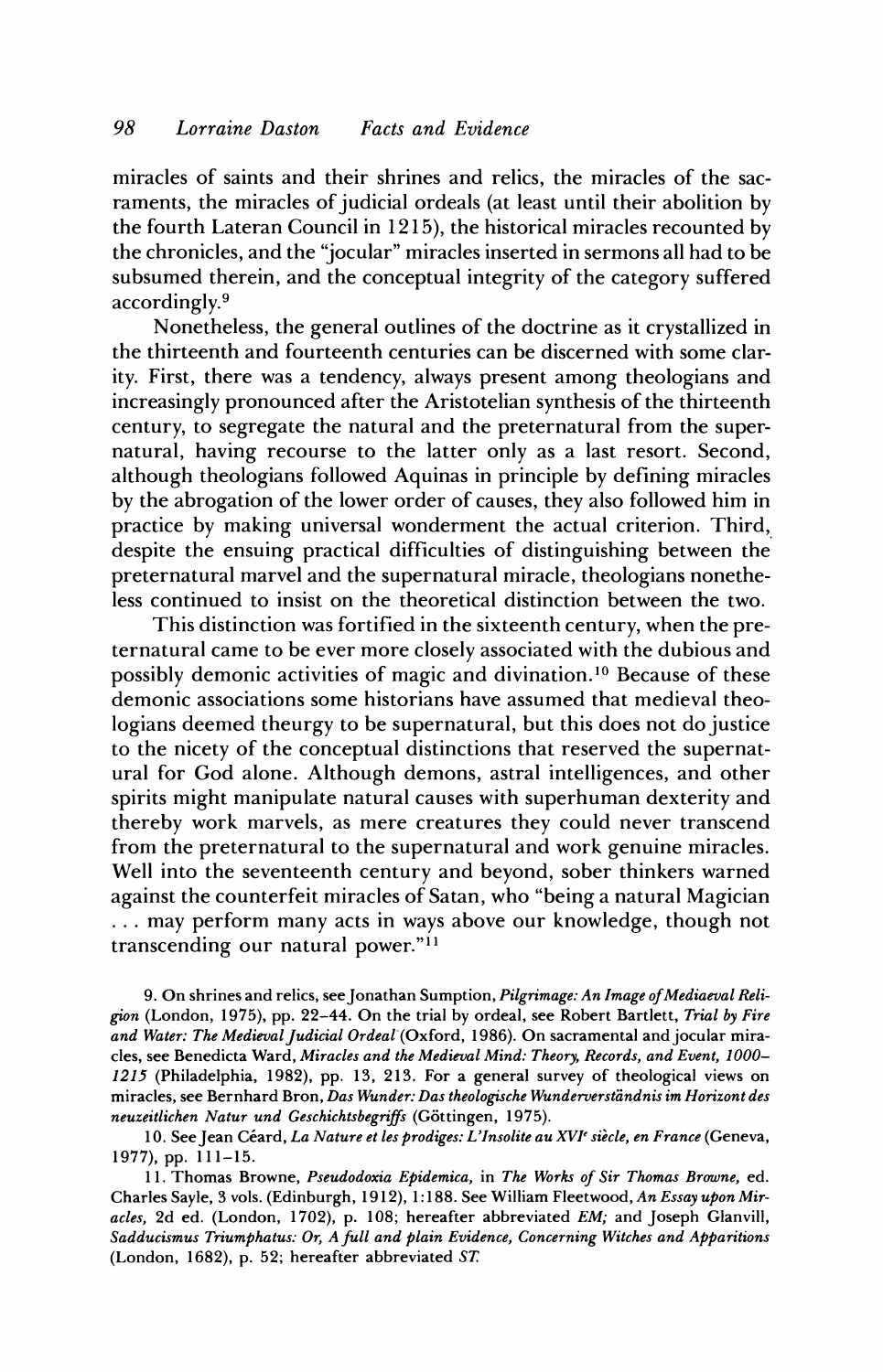**Theology cemented the barrier between the preternatural and the supernatural; scholastic natural philosophy erected a similar barrier between the preternatural and the natural. The natural order itself was a matter of nature's habitual custom rather than of nature's inviolable law, what usually rather than what infallibly happened.12 Although scientia properly so called dealt in demonstration and therefore in what must be the case, it did not pretend to be comprehensive. There were pockets of experience that defied necessity, and therefore scientific treatment. Magnetism, the virtue of coral to ward off lightning, the antipathy between elephant and dragon-few doubted the existence of such phenomena, but because their occult (that is, "hidden") causes were inaccessible to sense and reason, they formed no part of natural philosophy.'3** 

**Indeed, particulars and a fortiori singularities of all kinds, whether ascribed to occult causes or to chance, were not readily susceptible to scientific explanation, which trafficked in universals and regularities: Aquinas thought the study of singulars in ethics, alchemy, and medicine might at best approximate but never attain scientific certitude.'4 Thus even strange or singular phenomena without the slightest whiff of the demonic were effectively excluded from the natural, by dint of being excluded from natural philosophy. Although preternatural phenomena were in theory difficult to distinguish from natural events (since they belonged to the same, lower order of causation), and in practice difficult to distinguish from supernatural events (since they evoked the same astonishment and wonder), they nonetheless constituted a third ontological domain until the late seventeenth century.** 

**It might be argued that the inherent conceptual instability of the category of preternatural phenomena predestined it for collapse into the sturdier categories of the natural and supernatural. However, the preternatural was very long in meeting its doom, not only resisting attempts to absorb it into the natural and into the supernatural, but also expanding in extent and intellectual importance throughout the sixteenth century. Fifty years before its demise around the turn of the eighteenth century, the preternatural preoccupied theologians and natural philosophers more urgently than ever before.** 

**The early modern vogue for the preternatural arose from a confluence of circumstances: Marsilio Ficino's revival of magic, both natural and demonic, imbued scholarly Neoplatonism with a strong affinity for the** 

**13. On occult causes, see Keith Hutchison, "What Happened to Occult Qualities in the Scientific Revolution?" Isis 73 (June 1982): 233-53.** 

**14. See Eileen Serene, "Demonstrative Science," in The Cambridge History of Later Medieval Philosophy: From the Rediscovery of Aristotle to the Disintegration of Scholasticism, 1100- 1600, ed. Norman Kretzmann, Anthony Kenny, and Jan Pinborg (Cambridge, 1982), p. 506n.** 

**<sup>12.</sup> On the medieval notion of "natural," see Bert Hansen, Nicole Oresme and the Marvels of Nature: The "De causis mirabilium" (Toronto, 1985), p. 64.**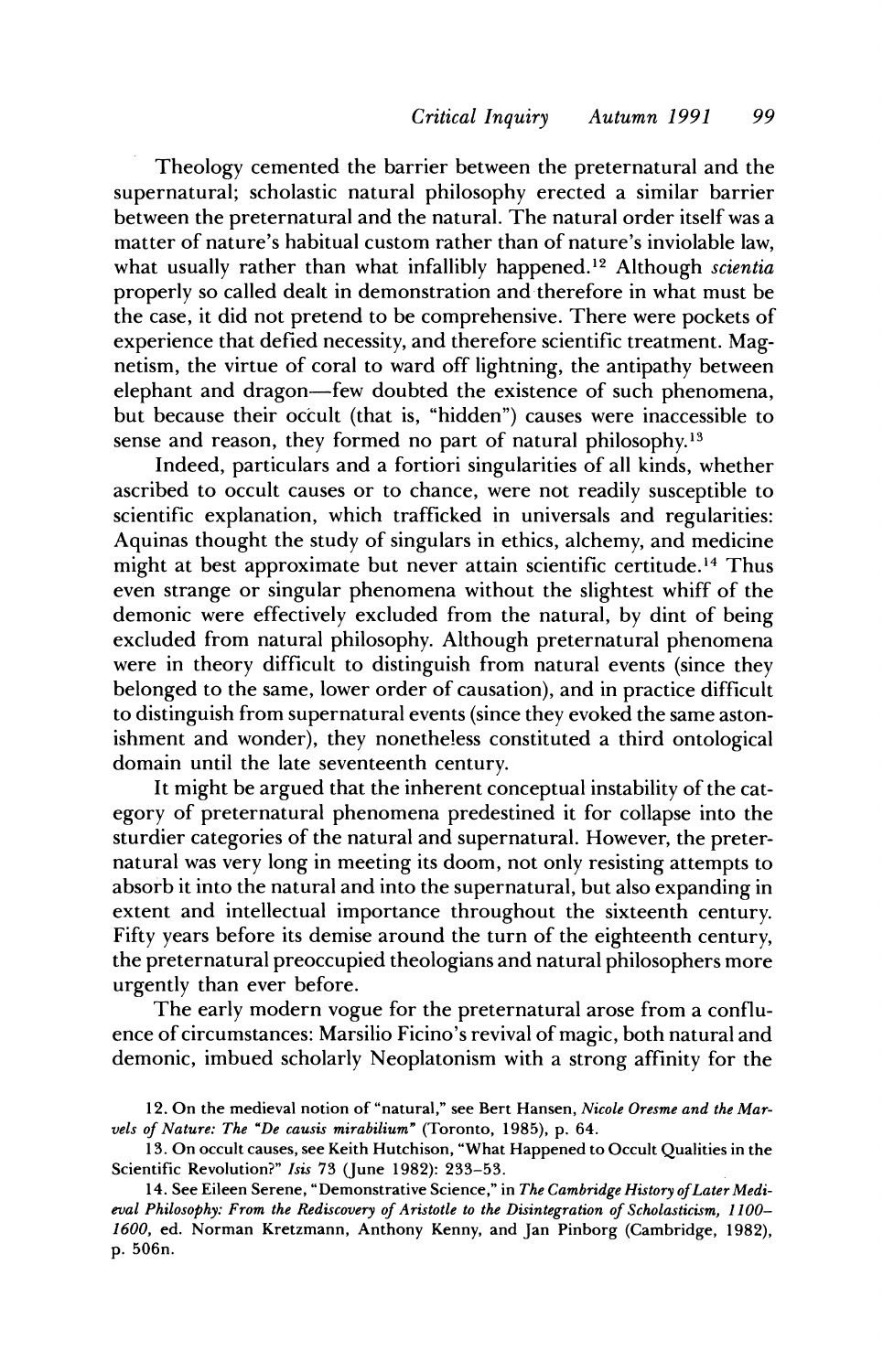**occult;'5 the new printing centers north and south of the Alps spewed out edition after edition of books of secrets retailing household recipes, virtues of herbs and stones, tricks of the trades, and "natural magic";'6 the witchcraft trials concentrated theological and legal attention on the precise nature of demonic meddling in human affairs; 7 the voyages of exploration brought back tales and trophies of creatures and landscapes more**  marvelous than anything in Pliny or Mandeville;<sup>18</sup> the religious and politi**cal upheavals set in motion by the Reformation also triggered an avalanche of crude broadsides and learned Latin treatises that anxiously interpreted comets, monstrous births, rains of blood, and any number of other strange phenomena as portents.19 Although portents were the very prototype of signifying events, spectacular and unsettling messages sent by God to herald triumph or catastrophe, it was this last category of portents and prodigies that ultimately supplied reforming natural philosophers of the seventeenth century with a new kind of fact that signified nothing at all.** 

## **2. The Naturalization of the Preternatural**

**Not all preternatural events qualified as portents or prodigies. Medieval chroniclers enlivened their accounts with comets, earthquakes, monstrous births, and the like, and often, but not always, speculated on their significance. For example, Gerald of Wales in his Topographia hibernia (ca. 1185) allows that some strange events may be portents, such as a large fish with three gold teeth caught two years before the arrival of the English, which might "prefigure the imminent conquest of the country," but he records many others-a ship-swallowing whirlpool, a Limerick woman**  with a beard and a mane-without interpretation.<sup>20</sup>

**The difficulty in interpreting preternatural events as divine signs was twofold: first, their ambiguous status between natural and supernatural;** 

**15. See D. P. Walker, Spiritual and Demonic Magic: From Ficino to Campanella (Notre Dame, Ind., 1975).** 

**16. See William Eamon, "Arcana Disclosed: The Advent of Printing, the Books of Secrets Tradition and the Development of Experimental Science in the Sixteenth Century," History of Science 22 (June 1984): 111-50.** 

**17. See Stuart Clark, "The Scientific Status of Demonology," in Occult and Scientific Mentalities in the Renaissance, ed. Brian Vickers (Cambridge, 1984), pp. 351-74.** 

**18. See Mary B. Campbell, The Witness and the Other World: Exotic European Travel Writing, 400-1600 (Ithaca, N. Y., 1988).** 

**19. See Katharine Park and Lorraine Daston, "Unnatural Conceptions: The Study of Monsters in Sixteenth- and Seventeenth-Century France and England," Past and Present 92 (Aug. 1981): 20-54.** 

**20. Gerald of Wales, The History and Topography of Ireland, trans. John J. O'Meara (Harmondsworth, 1982), p. 65. On Gerald's treatment of marvels and miracles, see Bartlett, Gerald of Wales, 1146-1223 (Oxford, 1982).**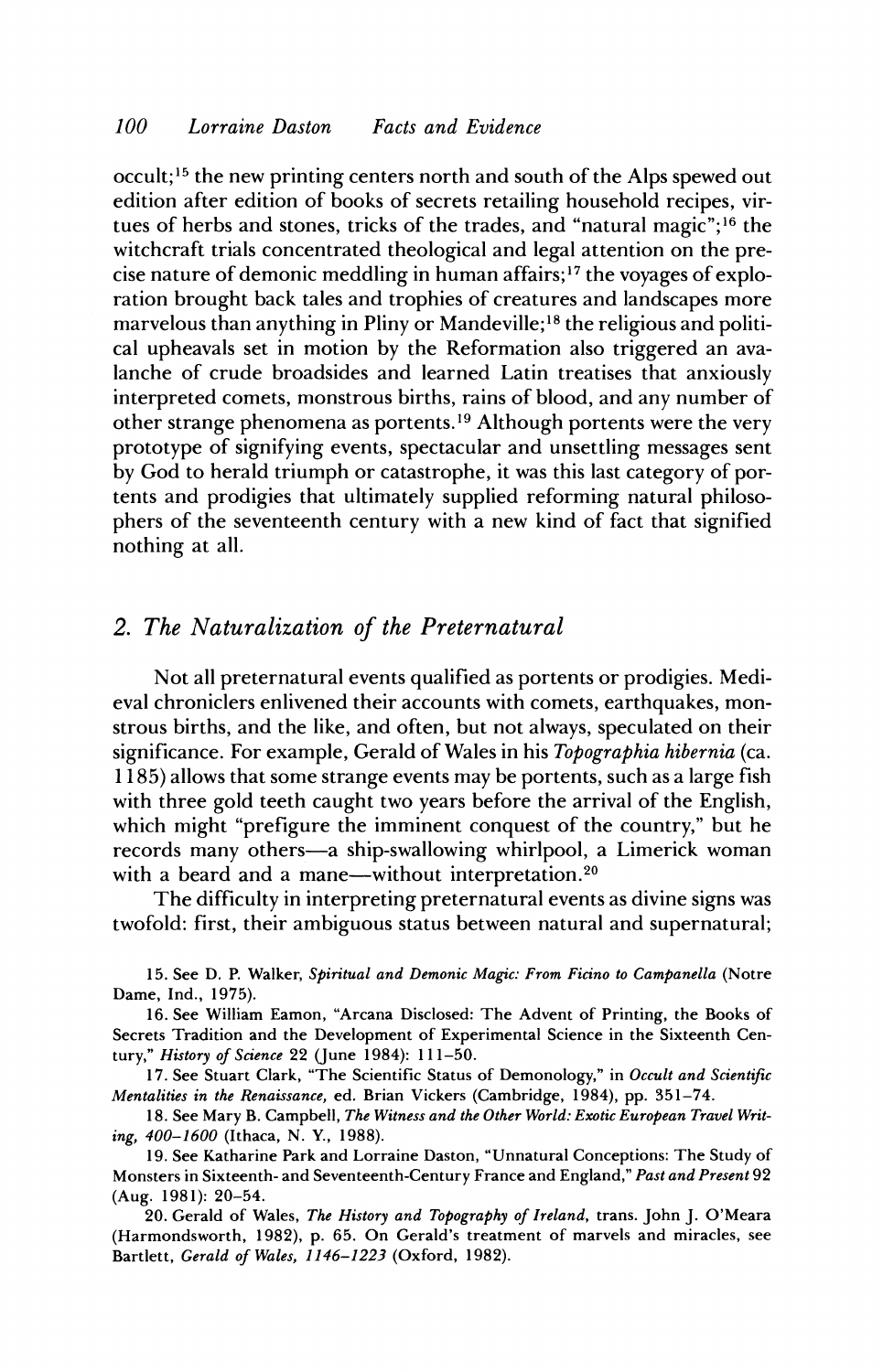**and second, theological distrust of divination as most likely demonic.**  Although bona fide miracles were always missives from God-signs of **divine power, intent, approval or disapproval-establishing their bona fides was in practice a delicate matter of balancing theological context against admittedly incomplete natural knowledge. This balancing act became increasingly precarious in the early modern period, when heterodox sects, reformed natural philosophy, and fear of demonic deception forced a reexamination of the definition and function of miracles.** 

Both context and the possibility<sup>21</sup> of a natural explanation deter**mined which preternatural events counted as signs: in a time of plague, war, or religious schism, the two-headed cat or shooting star that might have otherwise aroused only mild interest as a wonder provoked anxious interpretations as a portent. The interpretations of portents also teetered dangerously close to divination, which (except for predictions based on natural signs-for example, a red sky in the morning presages a storm at sea) was regularly and emphatically condemned from the twelfth century on by the Catholic church as a usurpation of God's perogative to foretell the future. Prodigies were in principle exempt from the ban on divination, as were visitations from God, angels, or saints in dreams, but in practice the distinction was difficult to maintain.22** 

**In the latter half of the sixteenth century religious and political turmoil combined with an intense intellectual interest in the preternatural, first, to magnify the portentous associations of strange events and, second, to provoke ever more concerted attempts to distinguish genuine (that is, divine) portents from demonic counterfeits and superstitious divination. (That portents never fully merged with miracles can be seen by the lively interest that Protestant theologians took in their interpretation, however firmly they insisted that miracles per se had ceased after the early Church.)23 In general, the former trend was fed by the popular press,** 

**21. It is possibility in principle, not the actual availability of a natural explanation that counted here. Nicole Oresme's attempts to "show the causes of some effects which seem to be marvels and to show that the effects occur naturally" (Hansen, Nicole Oresme and the Marvels of Nature, p. 137) almost never provide a specific explanation of an individual case; indeed, Oresme despaired of ever being able to provide such explanations: see, for example, his denial that monstrous births are portents (p. 247); also see p. 227 concerning explanations of individual cases. This kind of promissory naturalism, based more on metaphysical faith than scientific competence, remained typical of attempts to naturalize marvels and miracles well into the eighteenth century. See, for example, [John Toland], Hodegus; proving the pillar offire, that guided the Israelites in the wilderness, not miraculous, but ambulatory beacons (London, 1753), and Conyers Middleton, A Vindication of the Free inquiry into the miraculous powers, which are supposed to have subsisted in the Christian church & c. from the objections of Dr. Dodwell and Dr. Church (London, 1751).** 

**22. On the importance of signs and divination in sixteenth-century learned culture,**  see Céard, *La Nature et les prodiges*.

23. See, for example, Calvin's cautious declaration that "cependant je ne nie pas, lors **que Dieu veut estendre sa main pour faire quelquejugement digne de memoire au monde,**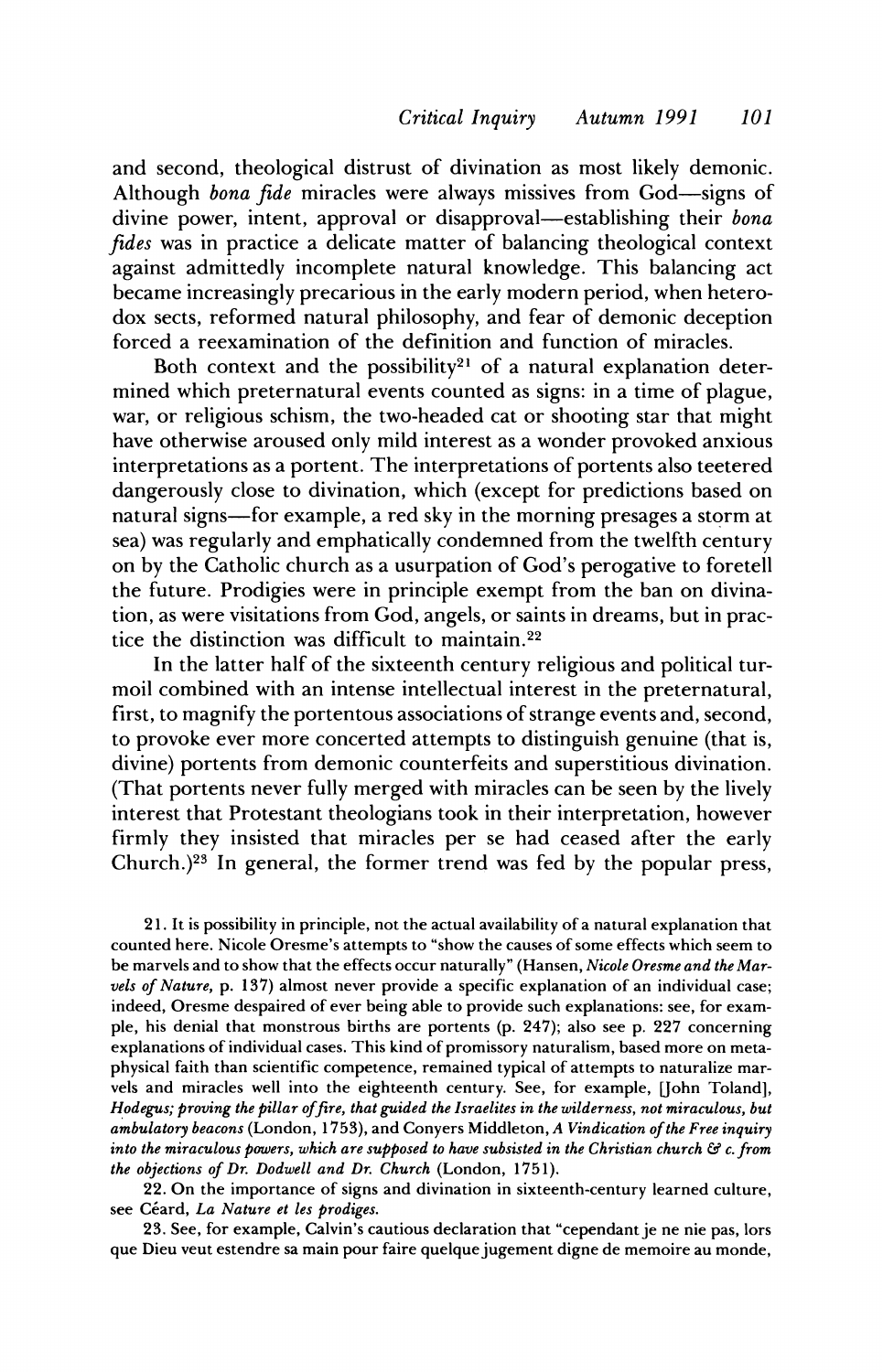**broadsides, and vernacular tracts, and the latter was sustained by more scholarly writings, although there was some crossover.24 This distinction in audiences was to play an important role in late seventeenth-century attempts to discredit the ominous significance of portents, and, ultimately, to belittle the importance of miracles.** 

**In the late sixteenth century, however, scholars like Jean Bodin, hack writers like Pierre Boaistuau, and the composers of broadside ballads saw eye-to-eye on the proliferation and meaning of portents in general, even if they differed in their interpretations of specific cases. Bodin took Aristotle to task for claiming that nothing was truly unnatural: "For as to monsters and signs, which occur out of the order of nature [outre l'ordre de nature], one cannot deny that they carry some signification of the wrath of God, which he gives to men to make them repent and convert to Him."25 Boaistuau and the several other authors of the enormously popular Histoires prodigieuses (1567) argued that God sometimes sent "signs and prodigies, which are most often the heralds, trumpets, and advance couriers ofjustice."26 Stephen Batman advertised his 1581 compendium of "the strange Prodigies hapned in the Worlde" with the promise to reveal "divers secrete figures of Revelations tending to mannes stayed conversion towardes God";27 countless broadsides preached, in the words of a 1619 broadside printed in Augsburg on the occasion of a comet, that: "War and blood are in the door/Hunger and rising prices draw near/ Pestilence hovers in the air/This we have earned by great sin and our god**less living."<sup>28</sup> Strange events--monstrous births, oddly shaped fish and **animals, apparitions of armies in the clouds, rains of iron and blood, bleeding grape vines, comets, flood tides, swarms of insects and verminall became grist for the interpreter's mill, and were as often as not pressed** 

**qu'il ne nous advertisse quelquesfois par les cometes: mais cela ne sert de rien, pour attacher les hommes et leur condition a une influence perpetuelle du ciel" ["however, I do not deny that when God wants to extend his hand to make some judgment worthy of the memory of the world, that he sometimes advertises (it) to us by comets: but that in no way serves to attach men and their condition to a perpetual influence of the heavens"](quoted in ibid., p. 130).** 

**<sup>24.</sup> See Park and Daston, "Unnatural Conceptions," concerning mutual learned/ popular borrowing.** 

<sup>25.</sup> Jean Bodin, *De la démonomanie des sorciers* (1580; Hildesheim, 1988), fol. 48, r/v.

**<sup>26.</sup> Pierre Boaistuau, Histoires prodigieuses (Paris, 1567), p. 5. For a full account of the**  various volumes of the Histoires prodigieuses and their publishing history, see Céard, La **Nature et les prodiges, chap. 13.** 

<sup>27.</sup> Stephen Batman, The Doome warning all men to the Judgemente. Wherein are contayned **for the most parte all the straunge Prodigies hapned in the Worlde, with divers secrete figures of Revelations tending to mannes stayed conversion towardes God (London, 1581).** 

**<sup>28.</sup> Wahrhafte Neue Zeitung von dem neuen Cometstern .. . welcher zu Augspurg und in vilen Landen ist gesehen worden (Augsburg, 1619).**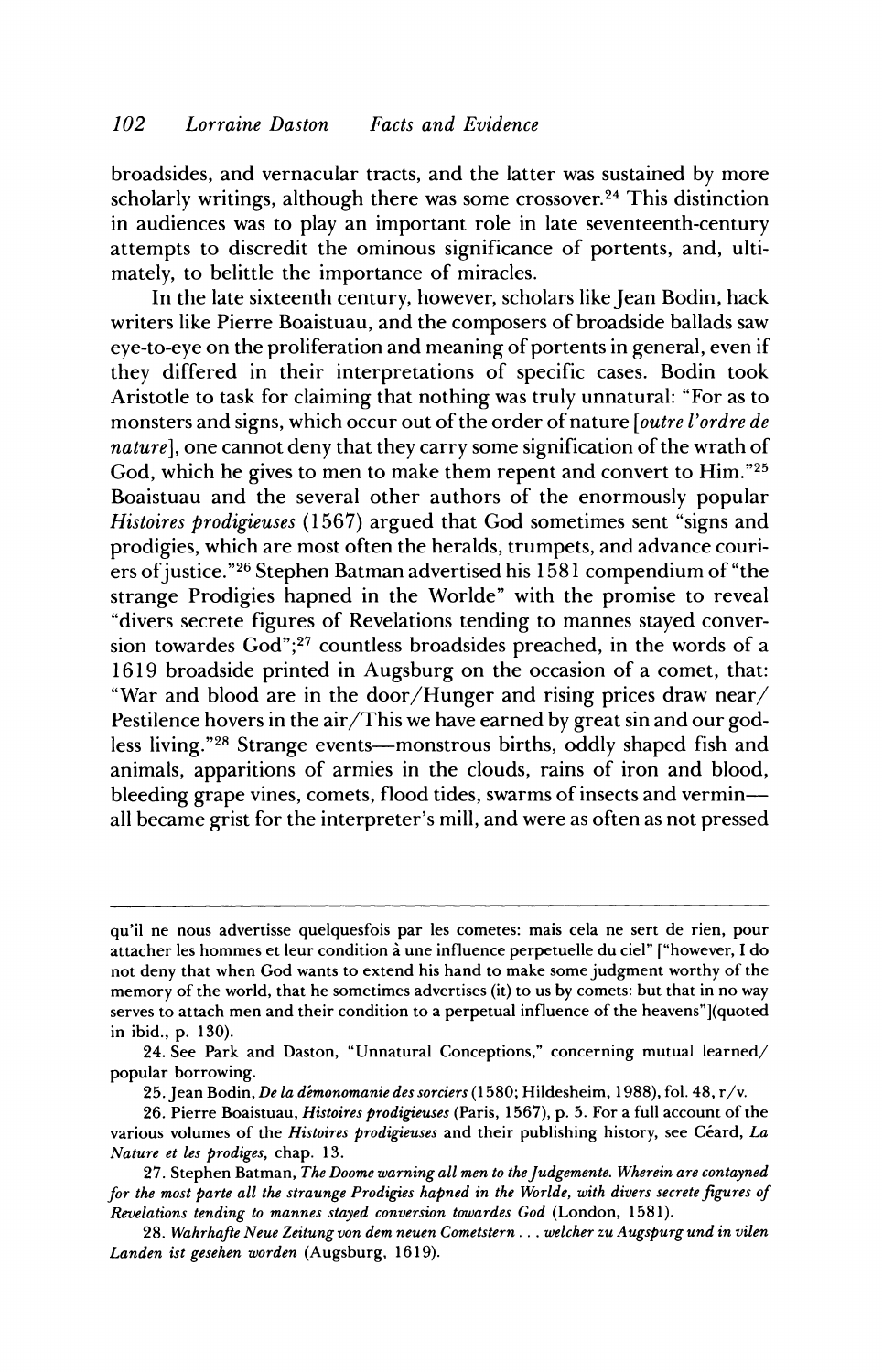

**..- FIG. 1.-German broadside printed in Frankfurt, 1627, of a celestial apparition, portending, inter alia, a Turkish invasion, plague, and hailstorms. Courtesy of the Bayerische Staatsbibliothek, Munich.** 

**into service as propaganda on one or another side of the raging religious controversies of the day.29** 

**However, the printed collections of prodigies, learned and lay alike, did not saddle every prodigy they reported with a portentous interpretation. Some might be signs either of impending events (an invasion of Turks, an outbreak of plague, the coming of the Messiah), or religious heresy, or more generally of God's wrath and power-but not all. Bodin believed only comets and monsters to be true portents, and took care to distinguish these from superstitious and impious divination.30 Boaistuau and his coauthors blithely related prodigies that testified to "the excellence of man" (a man who slept for thirty years, another who washed his face and hands with molten lead, women who had borne litters of children, a prodigiously obese man) and to the fecundity of nature (stones that could render brackish water sweet, nereids and tritons, volcanoes),**  rather than to divine judgements and messages. Even the German broad**sides, generally the gloomiest of a gloom-and-doom genre, sometimes published simple descriptions, without interpretations.** 

**<sup>29.</sup> See Park and Daston, "Unnatural Conceptions," pp. 27-34.** 

<sup>30.</sup> See Bodin, *De la Démonomanie des sorciers*, fol. 49 r/v.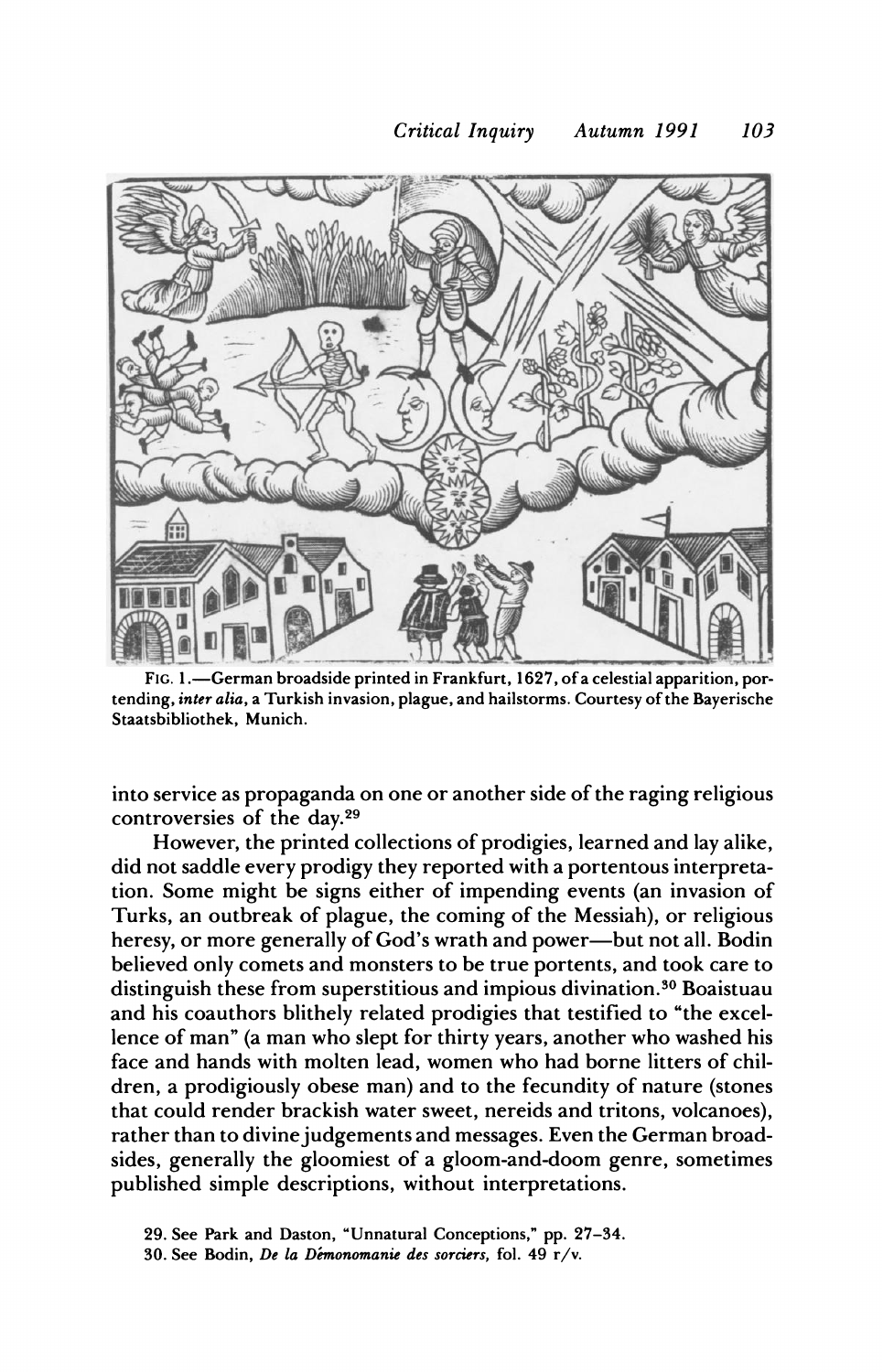

**FIG. 2.-German broadside illustrating a monstrous birth in Spalt, 1511. Although described as "a wondrous and terrifying thing," no interpretation is offered. Courtesy of the Bayerische Staatsbibliothek, Munich.**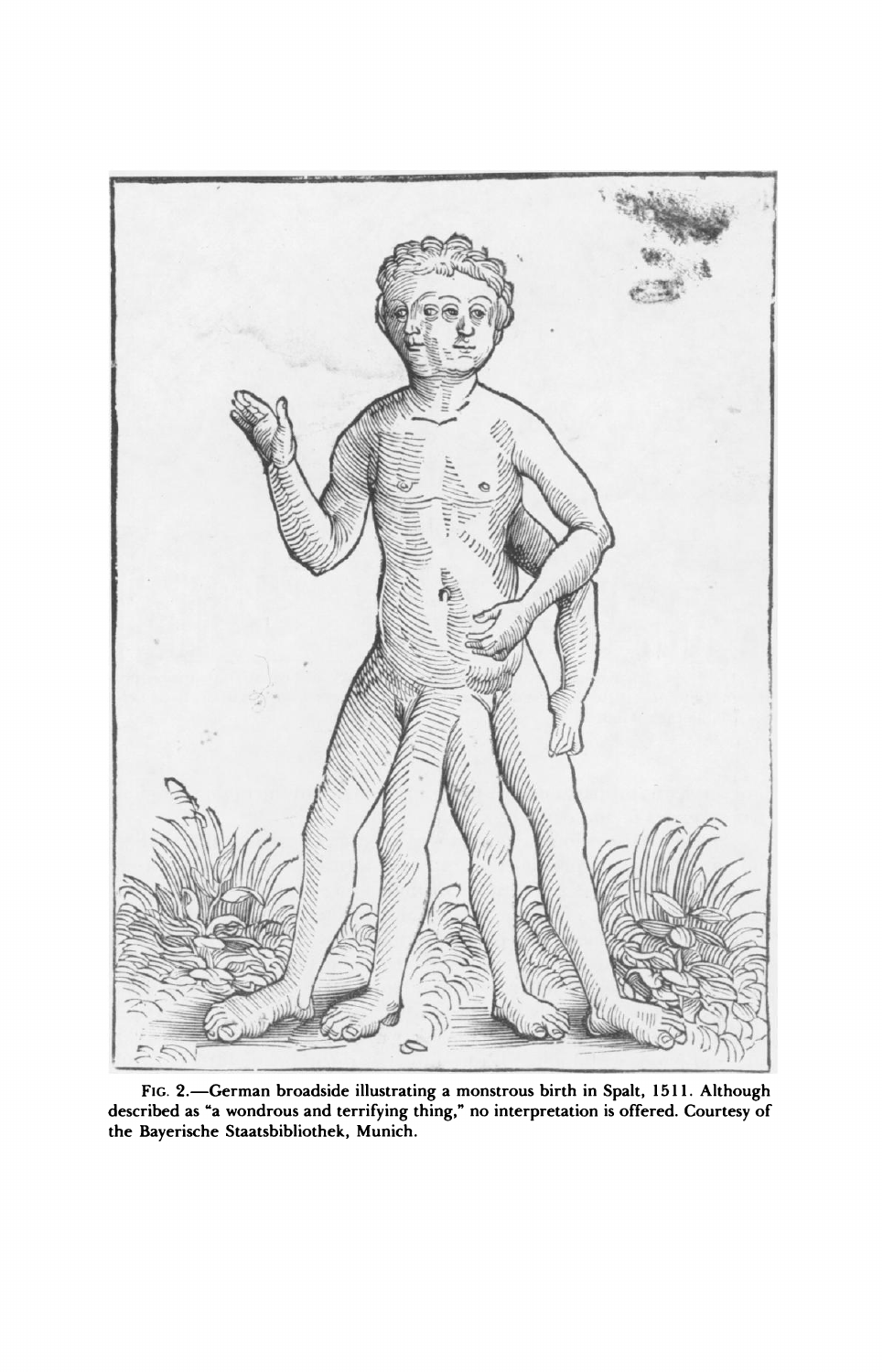

Göttingen.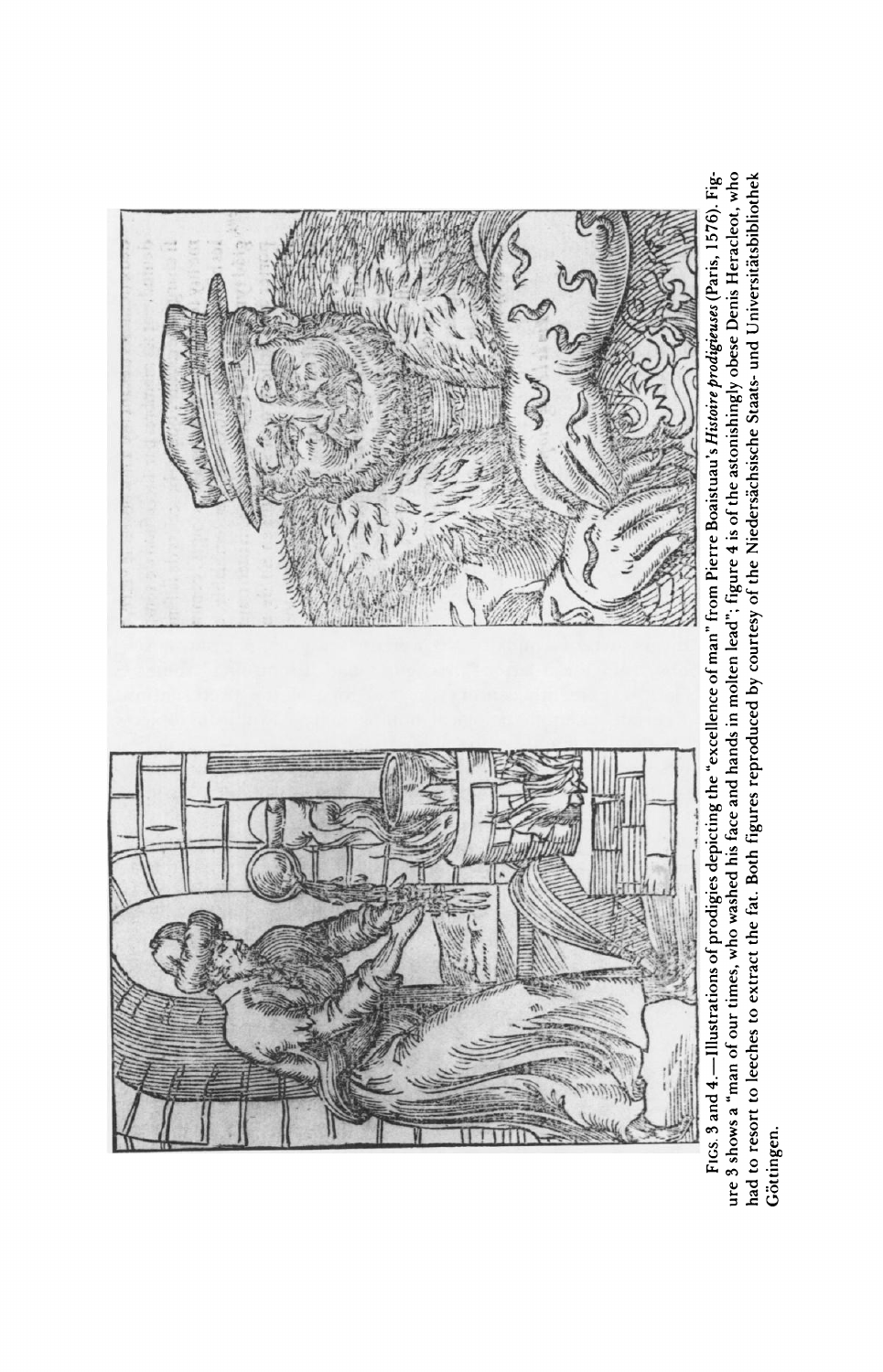#### **106 Lorraine Daston Facts and Evidence**

**In these collections of strange events, popular and learned, the genuinely intermediate character of the preternatural, that twilight zone between the natural and supernatural, stubbornly asserted itself, whatever the declared orientation of the author. Avowedly naturalist accounts could not expunge the numinous association that clung to Siamese twins or an aurora borealis; avowedly supernaturalist accounts were equally unable to resist the temptation to include patently unportentous natural wonders such as hot springs and petrified forests. The cabinets of curiosities, those museums of the preternatural, contained a great many objects,**  secular as well as religious, that can only be described as relics—for exam**ple, the Ashmolean Museum in Oxford had among its holdings St. Augustine's pastoral crook.31** 

**Analogously, churches had long displayed curiosities of no particular religious significance, such as a giant's bones, ostrich eggs, and unicorn horns, alongside splinters of the true cross and other more conventional objects of devotion.32 Pious authors heaven-bent on assembling instances of divine providences padded their account of remarkable deliverances at sea and blasphemers struck down by lightning in mid-oath with tales of a man who had voided a serpent seven ells long and kidney stones in the shape of "divers sorts of Animals." No pretense was made of drawing religious lessons from these latter "prodigious and astonishing" things.33 Until the late seventeenth century the category of the preternatural retained a certain phenomenological homogeneity-wondrous objects and events not unambiguously miraculous in the strict sense-that defied tidy attempts to divide it in half down the line of natural versus supernatural causes. Preternatural events always qualified as wonders, but only sometimes as signs.** 

**Sixteenth-century demonology briefly reinforced this phenomenological homogeneity with a causal unity of sorts. Increasingly, preternatural events were attributed not just to any remarkable conjunction of natural causes, but to conjunctions of natural causes cunningly wrought by demons. The effect of such demonic attributions was to weaken ties not only with purely natural explanations but also with purely supernatural ones. Indeed, the latter tendency was the more pronounced, for the religious peril of becoming a dupe to a counterfeit miracle, staged by the** 

**31. See R. F Ovenell, The Ashmolean Museum, 1683-1894 (Oxford, 1986), p. 37. On the composition of the cabinets, see The Origins of Museums: The Cabinet of Curiosities in Sixteenth- and Seventeenth-Century Europe, ed. Oliver Impey and Arthur MacGregor (Oxford, 1985).** 

**32. See Julius von Schlosser, Die Kunst- und Wunderkammern der Spatrenaissance: Ein Beitrag zur Geschichte des Sammelwesens (1908; Braunschweig, 1978), and David Murray, Museums: Their History and Their Use (Glasgow, 1904).** 

**33. Increase Mather, An Essay for the Recording of Illustrious Providences (1684; New York, 1977), chap. 9. On the background to collections of providences, see Keith Thomas, Religion and the Decline of Magic (New York, 1971), chap. 4.**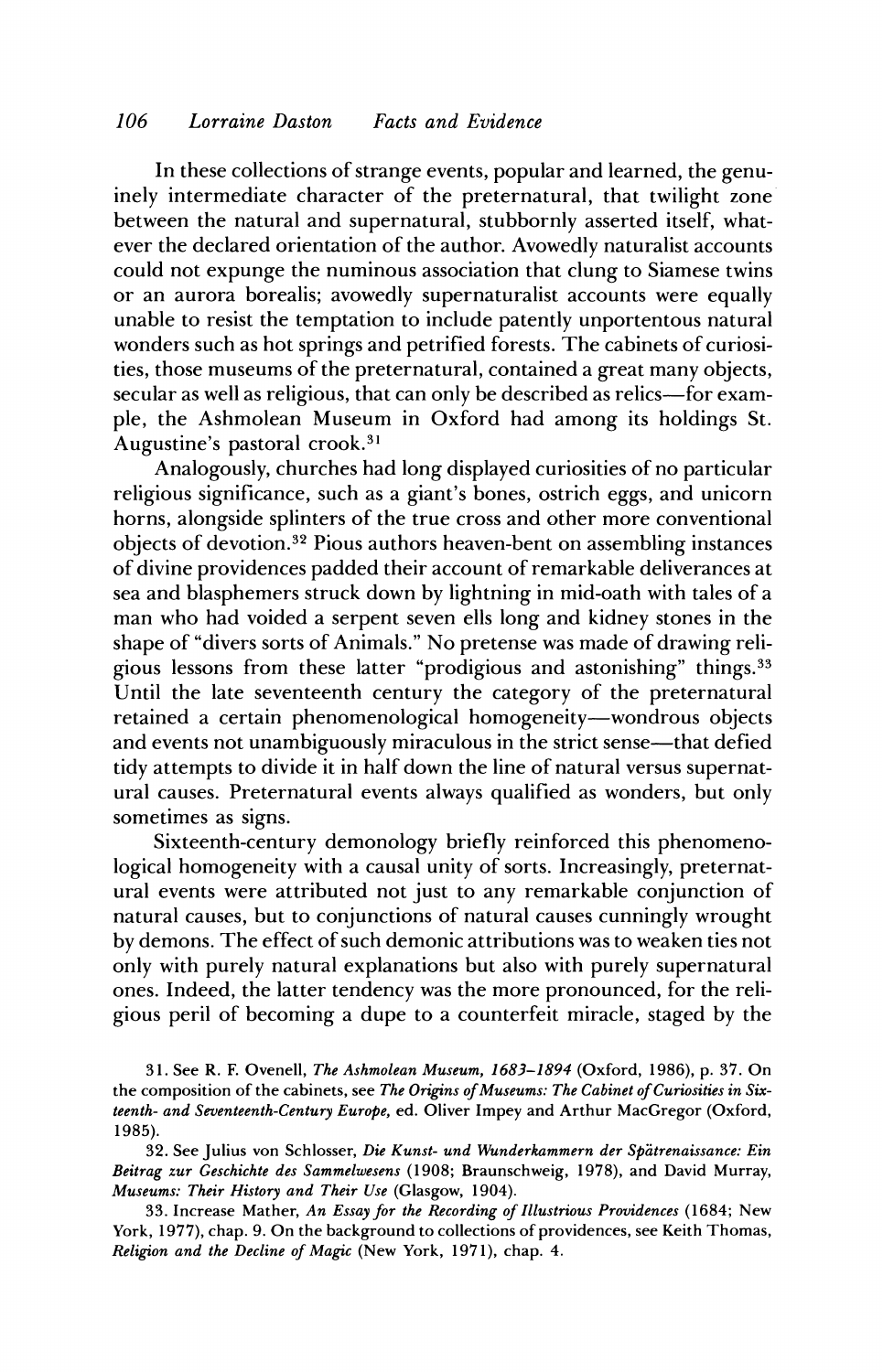**devil to trap the unwary, loomed large in an imagination haunted by the terrors of heresy, demonic magic, and witchcraft.34 Alert to this peril, writers on the demonic preternatural actually tended to emphasize the natural character of preternatural events, in order to steal the devil's thunder. Thus Sir Thomas Browne accused Satan of "distorting the order and theory of causes perpendicular to their effects," deluding the credulous into taking stars and meteors as portents: "Thus hath he [Satan] also made the ignorant sort believe that natural effects immediately and commonly proceed from supernatural powers."35 William Fleetwood, recalling St. Paul's warning about the "lying wonders of Satan" (2 Thess. 2:9), denied demons the power of working true miracles, although he did "not deny but that Spirits may foresee many Events that lye hid in their Natural Causes, which are concealed from Us but not from Them; because I do not know the extent of their intellectual Powers" (EM, p. 108).** 

**Nor were these worries about how to distinguish preternatural, demonic wonders from supernatural, divine miracles confined to English Protestants: a Sieur de Sainte-Foy (possibly the pseudonym for the Jesuit Pere Annat) insinuated that the Port-Royal miracle of the Sacred Thorn was a false miracle, the work of demons manipulating subtle natural causes in order to mislead good Catholics into the Jansenist heresy.36 French Catholic writers on demonic imposture, however, did tend to concentrate more on superstitions like divination than on portents, possibly because they were saddled with the additional task of keeping sacramental as well as revelatory miracles pure from the taint of demonic imposture.37** 

**The proximate impact of these warnings was to discredit preternatural phenomena as true signs from on high; they were rather to be rejected as forgeries from below. The ultimate impact was to naturalize almost all of them, even when natural explanations for specific cases were wanting, as was the rule rather than the exception. The writings of the demonologists show that it was not sufficient simply to posit natural causes for preternatural phenomena in order to naturalize them fully; it was also necessary to rid nature of demonic agency. To simplify the historical sequence somewhat: first, preternatural phenomena were demonized and thereby incidentally naturalized; then the demons were deleted, leaving only the natural causes. This two-step process should not be insisted on too adamantly: there were plenty of respectable theologians, both Protestant and Catholic, who invoked demonic plots well into the eighteenth** 

**35. Browne, Pseudodoxia Epidemica, 1:193.** 

**36. See Tetsuya Shiokawa, Pascal et les miracles (Paris, 1977), p. 112.** 

<sup>34.</sup> See Jean Delumeau, La Peur en Occident, XIV<sup>e</sup>-XVIII<sup>e</sup> siècles, une cité assiégée (Paris, **1978). See also Walker, Spiritual and Demonic Magic, and Clark, "The Scientific Status of Demonology," on the growing fear of demons in the sixteenth century.** 

**<sup>37.</sup> See, for example, Jean-Baptiste Thiers, Traite des superstitions qui regardent les sacrements, 4th ed., 4 vols. (Paris, 1741), and Pierre Le Brun, Histoire critique des pratiques superstitieuses (Paris, 1702).**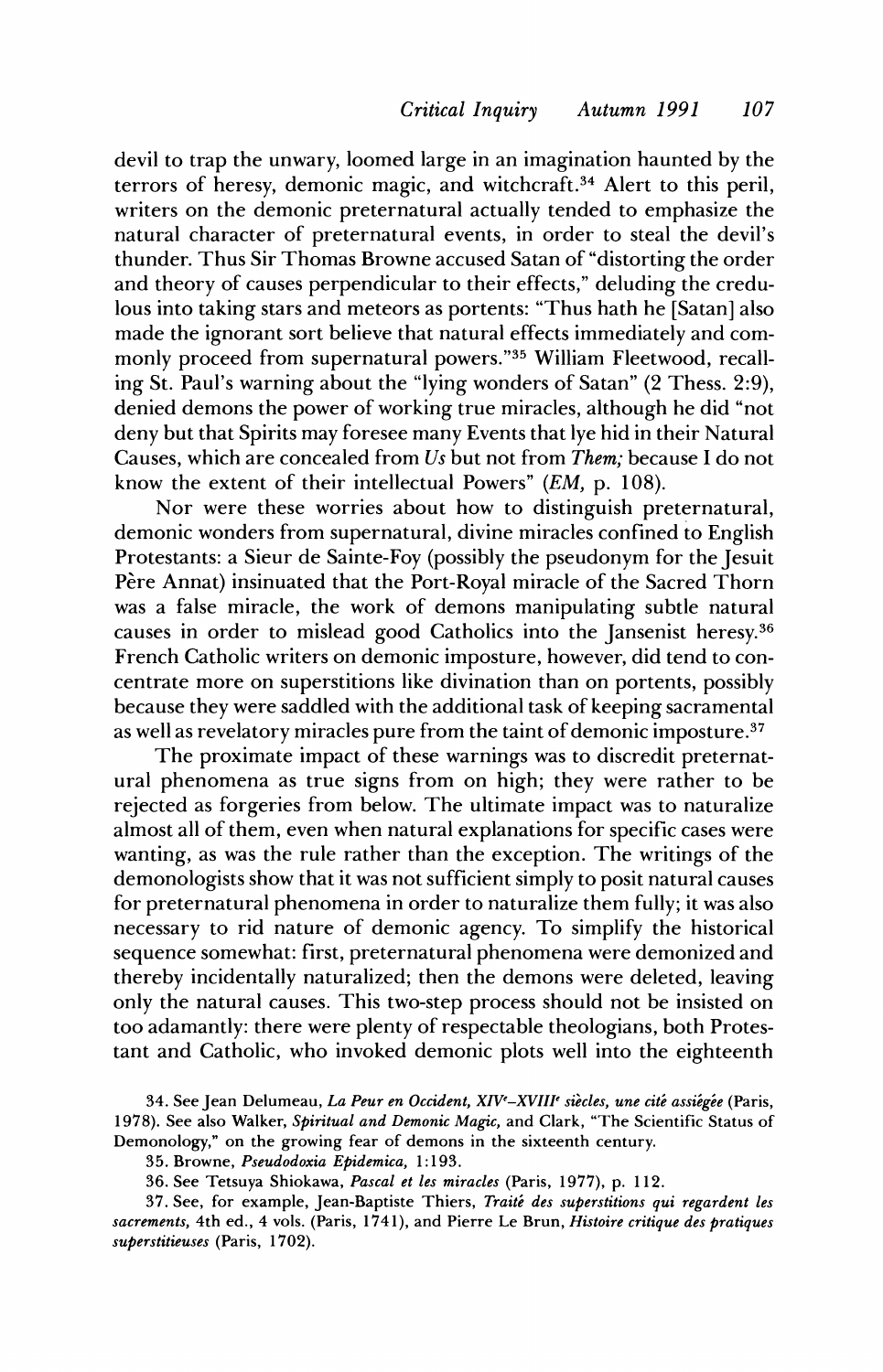**century. In general, however, the activities and autonomy of the devil declined steadily in the last quarter of the seventeenth century, for reasons I shall discuss in part 5. The overall thrust of attempts to demonize preternatural phenomena was to discredit them as true signs. Counterfeit portents and false miracles pretended to a status they did not deserve, namely, that of the "signs and wonders" (Heb. 2:4) that truly announce God's will and doctrine.** 

**While miracles became ever more closely associated with evidence, especially in the writings of late seventeenth-century Protestant theologians, preternatural phenomena became ever less so. The English**  Hebraist John Spencer, writing in 1665, condemned the belief that prodi**gies were portents as "a very Vulgar and Pernicious Error," endangering philosophy by inhibiting the search for natural causes, corrupting divinity by allowing "a liberty for men to bring into it what Divine signs they please without warrant from Scripture or reason," and undermining the state by giving "every pitiful Prodigy-monger ... credit enough with the People" to gainsay authority "by telling them that heaven frowns upon the laws, and that God writes his displeasure against them in black and visible Characters when some sad accident befals the complyers with them." Spencer did blame the devil for fobbing off prodigies as miracles in an attempt to deceive the gullible, but he was at least as concerned about the human manipulation of such alleged signs for nefarious purposes.38 Meric Casaubon was willing to allow for sincere (though mistaken) claims to the power of divination, suggesting that "many natural things before they come to that passe, as to be generally known or visible, have some kind of obscure beginnings, by which they be known by some long before." People or animals with unusually acute senses may indeed foretell coming events by these "natural foregoing signes."39 Although these indicators were in Casaubon's view genuine signs, they were neither supernatural nor preternatural, but prosaically natural-for example, the throbbing bunions that precede a storm.40** 

### **3. From Signs to Facts**

**Thus did preternatural phenomena lose their religious meaning as signs. But they did not cease to be of interest for learned as well as for lay audiences. Not only did vernacular collections of prodigies, now frankly advertised as "pregnant with pleasure and delight," continue to spill forth** 

**<sup>38.</sup> SeeJohn Spencer, preface, A Discourse concerning Prodigies, 2d ed. (London, 1665); see also pp. 59-60; hereafter abbreviated DCP.** 

**<sup>39.</sup> Meric Casaubon, A Treatise Concerning Enthusiasme, As it is an Effect of Nature: but is mistaken by manyfor either Divine Inspiration, or Diabolical Possession (London, 1655), p. 42.** 

<sup>40.</sup> On natural divination, see also Céard, La Nature et les prodiges, pp. 115ff., and **Thiers, Traite des superstitions qui regardent les sacrements, pp. 294-95.**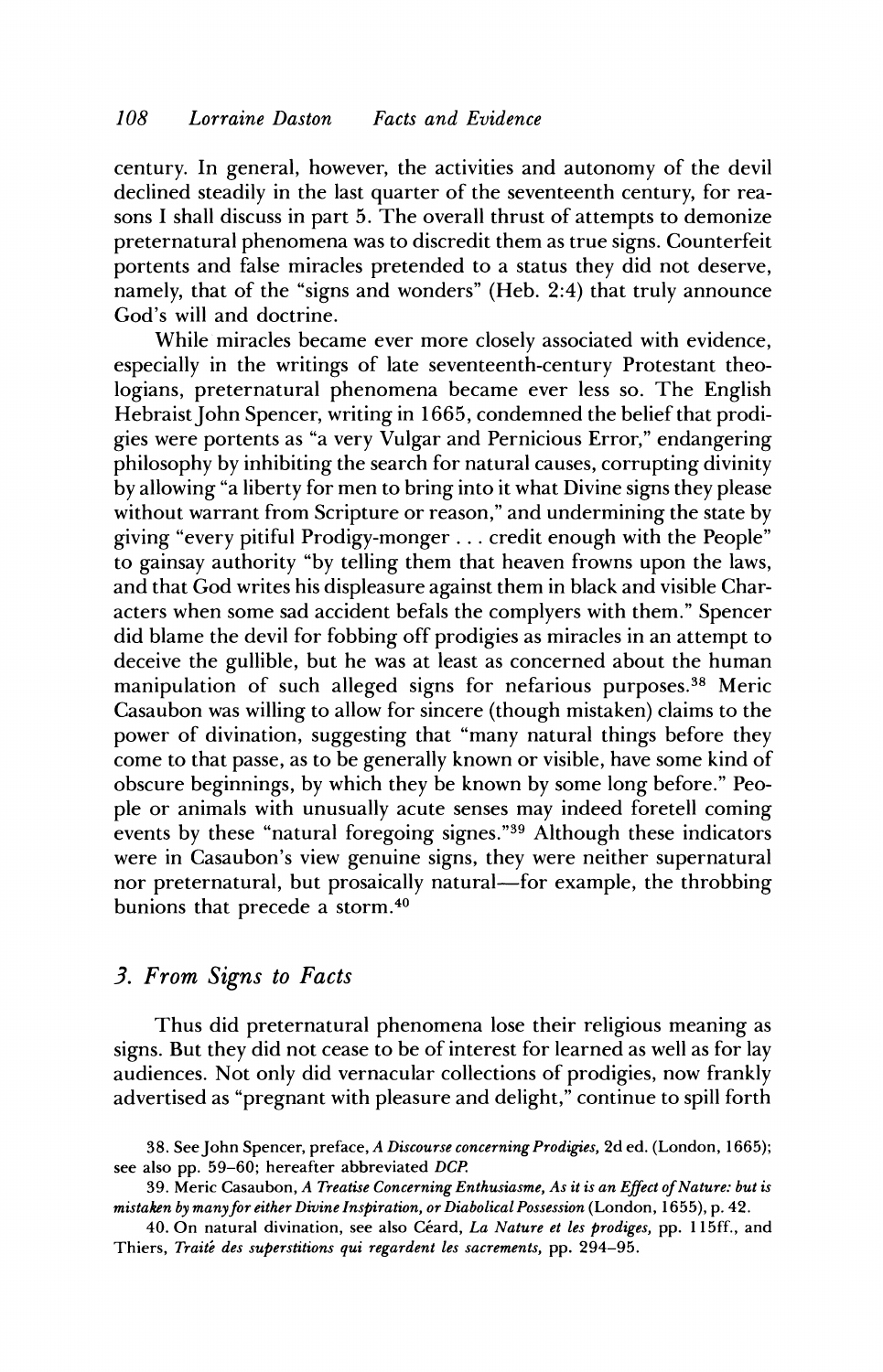**from the presses in multiple editions; the annals of the fledgling scientific academies and other journals serving the Republic of Letters also devoted many pages to monstrous births, celestial apparitions, cyclones, diamonds that glowed in the dark, and other strange phenomena. These entries in the Philosophical Transactions of the Royal Society of London, the Journal des Savants, the Histoires et Memoires de l'Academie Royale des Science, and other new journals concerned primarily with natural philosophy testify to a new status for preternatural phenomena. Long marginal to scholastic natural philosophy, and now stripped of their religious significance, they had become the first scientific facts. The very traits that had previously unfitted them for use in natural philosophy, and which had then disqualified them from use in theology, made this new role possible.** 

**I have shown elsewhere in detail how this transformation came about**  in mid-seventeenth-century natural philosophy;<sup>41</sup> here, I shall very briefly **rehearse the main lines of this argument, as it relates to early modern views about the meaning of preternatural phenomena. As we have seen, preternatural phenomena, even when free of many portentous associations, had been in principle excluded from scholastic natural philosophy: scientia, properly speaking, was the corpus of demonstrated, universal truths, and preternatural phenomena were by definition exceptions to "that which is always or of that which is for the most part."42 Neither Aristotle nor his medieval followers denied the existence of such oddities, but they did deny that anomalies resulting from chance and variability could form the subject matter of true science, for "there can be no demonstrative knowledge of the fortuitous."43 Nicole Oresme's De causis mirabilium (ca. 1370) shows how it was possible for Scholastic philosophers to simultaneously maintain that individual prodigies were wholly natural but nonetheless not susceptible to scientific explanation: "Therefore these things are not known point by point, except by God alone, who knows unlimited things. And why does a black hair appear on the head right next to a white one? Who can know so small a difference in cause?"44 Well into the seventeenth century, natural philosophy continued to restrict its investigations to common experience.45** 

**41. See Daston, "Baconian Facts, Academic Civility, and the Prehistory of Objectivity," Annals of Scholarship (forthcoming), and "The Factual Sensibility," review of The Origins of Museums, ed. Impey and MacGregor, Tradescant's Rarities: Essays on the Foundation of the Ashmolean Museum, 1683, ed. MacGregor, and The Ashmolean Museum, 1683-1894, by Ovenell, Isis 79 (Sept. 1988): 452-67.** 

**42. Aristotle, Metaphysics, 1027a20-27.** 

**43. Aristotle, Posterior Analytics, 87b 19-20.** 

**44. Hansen, Nicole Oresme and the Marvels of Nature, p. 279.** 

**45. See Peter Dear, "Totius in verba: Rhetoric and Authority in the Early Royal Society," Isis 76 (June 1985): 145-61, and "Jesuit Mathematical Science and the Reconstitution of Experience in the Early Seventeenth Century," Studies in History and Philosophy of Science 18 (June 1987): 133-75, on the transformation of the scholastic conception of experience.**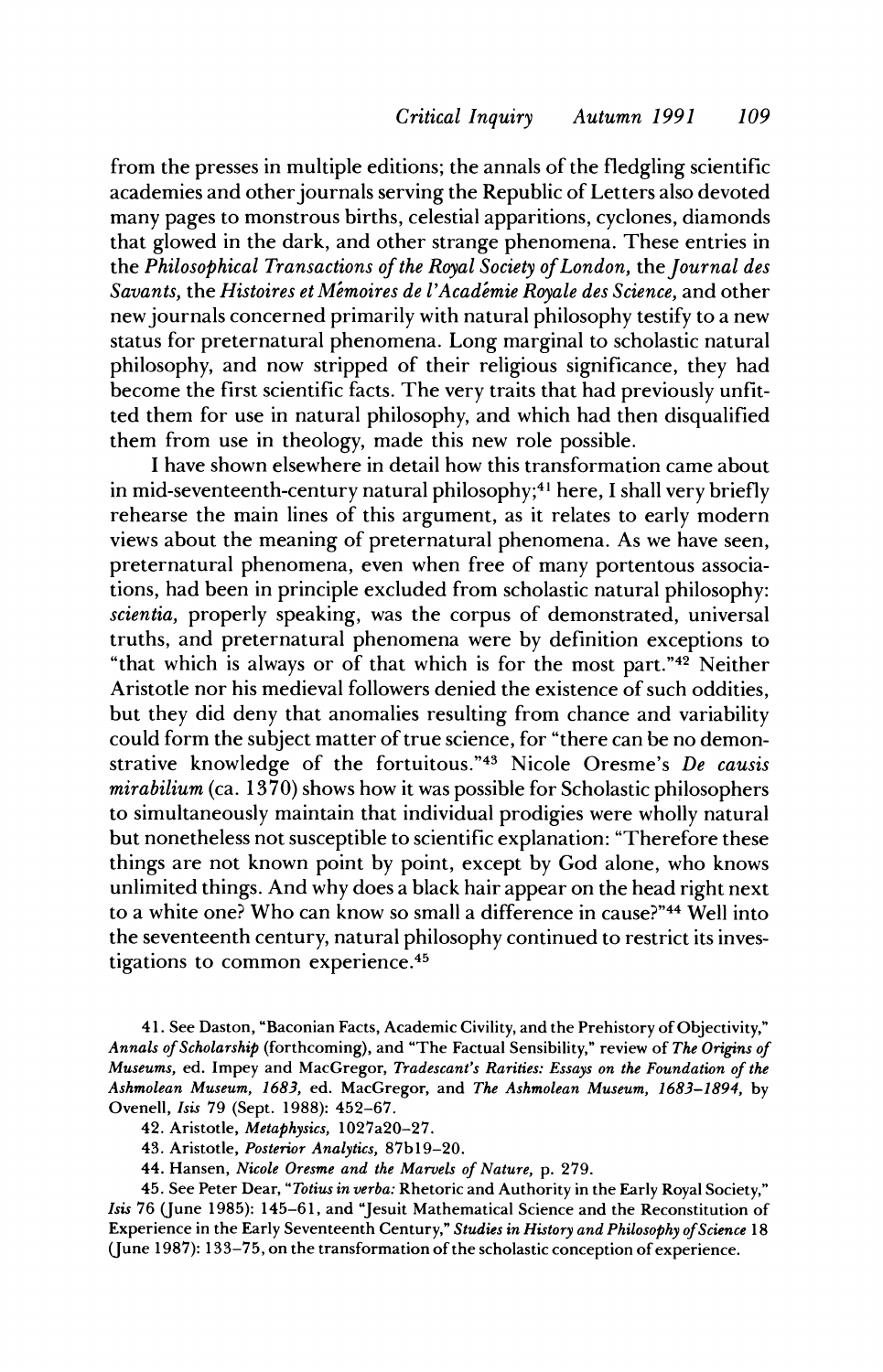#### **110 Lorraine Daston Facts and Evidence**

**Aristotelian natural philosophy shunned not only singular events, but all particulars, however commonplace, unless these led to generalizations and the discovery of causes.46 The proper domain of particulars, of facts, as they came to be called, was history, not philosophy: "The register of Knowledge of Fact is called History. Whereof there be two sorts: one called Naturall History; which is the History of such Facts, or Effects of**  Nature.... The other is *Civill History*; which is the History of the Volun**tary Actions of men in Common-wealths."47 History could contribute the raw materials and illustrations to natural philosophy-thus Aristotle's History of Animals was to prepare the way for a philosophical zoology-but by itself it was an inferior sort of knowledge, subordinated to the study of universals in philosophy or poetry.48 Jurisprudence, like history, also relied predominantly on facts and inferences from them, rather than on universals and demonstrations about them. However, this was simply proof positive of the inferiority of legal reasoning, even in the view of the jurists themselves.49** 

**This does not mean that Aristotelian philosophy was not empirical, only that its empiricism was not that of facts, in the sense of deracinated particulars untethered to any theory or explanation. Examples drawn from daily experience pepper the pages of Aristotelian treatises in natural philosophy, but they are just that-examples, and mundane ones at that. Examples illuminate or illustrate a general claim or theory; counterexamples contradict these claims only when an alternative universal lies ready at hand. Examples do not float free of an argumentative context;50 they are, in our parlance, evidence rather than facts. To have served up particulars, even prosaic ones, without an explanatory sauce would have thereby demoted natural philosophy to natural history. To have served up preternatural particulars would have added insult to injury in the view not only of orthodox Aristotelians but also of innovators who, like Galileo or Descartes, still upheld the demonstrative ideal of science.51** 

**Only a reformer intent on destroying this ideal, as well as specific claims of Aristotelian natural philosophy, would have been able to embrace preternatural particulars with open arms, and such was Francis Bacon. Impatient with Scholastic logic and scornful of the syllogism as an instrument for the investigation of nature, Bacon also challenged the validity of the axioms on which Aristotelian demonstrations were** 

**46. See Aristotle, Parts of Animals, 639al3-640al0.** 

**47. Thomas Hobbes, Leviathan, ed. C. B. Macpherson (1651; Harmondsworth, 1981), p. 148.** 

**48. See Aristotle, Poetics, 1451b1-7.** 

**49. See, for example, Jean Domat, Les Loix civiles dans leur ordre naturel, 2d ed., 3 vols. (Paris, 1696-97), 2:346-47.** 

**50. I owe this view of scholastic empiricism to a paper by Joan Cadden on Albertus Magnus, to my knowledge never published.** 

**51. See Daston, "Baconian Facts, Academic Civility, and the Prehistory of Objectivity."**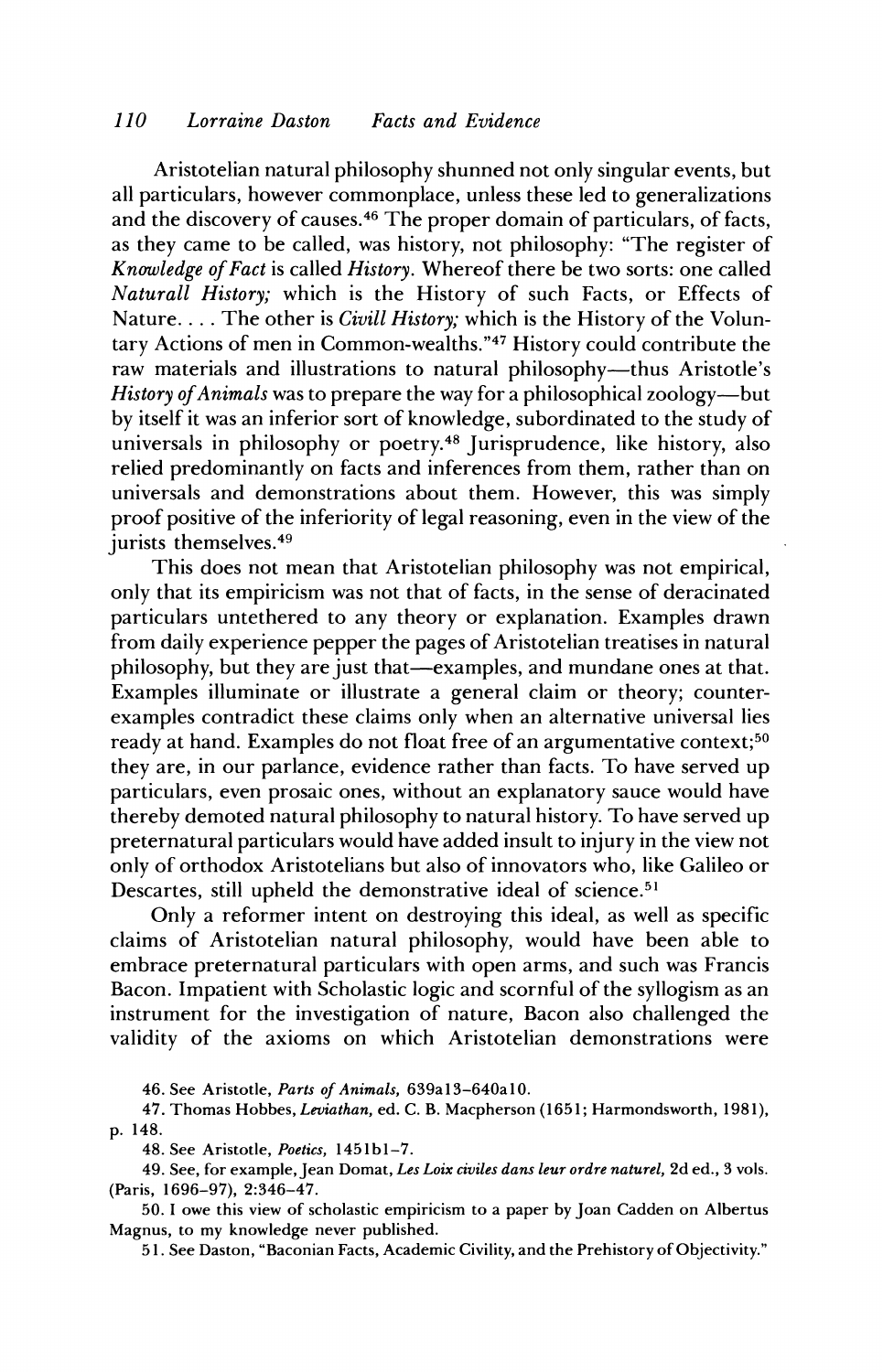**grounded. Human nature being what it is, we rashly generalize our axioms from an experience too scanty to reveal the true rules and species of nature.52 Bacon prescribed a cautionary dose of natural history to correct these prematurely formed axioms. Nor would ordinary natural history of what happens always or most of the time ("nature in course") suffice, for common experience does not probe nature deeply enough. Natural philosophers must also collect "Deviating instances, such as the errors of nature, or strange and monstrous objects, in which nature deviates and turns from her ordinary course" (NO, 14:138/ii. 29). In short, natural philosophy would have to take not only particulars, but preternatural particulars seriously.** 

**Bacon's grounds for studying the preternatural were metaphysical as well as epistemological. Although he still spoke the language of "nature in course" and "nature erring," he also initiated a unified and thoroughgoing determinism. Dissolving the ontological barriers between natural and artificial, and between natural and preternatural, Bacon insisted that natural philosophy explain all such phenomena, and all by appeal to the same kind of causes. In particular, marvels and prodigies were no longer exempted from scientific explanation: "Nor should we desist from inquiry, until the properties and qualities of those things, which may be deemed miracles, as it were, of nature, be reduced to, and comprehended in, some form or certain law; so that all irregularity or singularity may be found to depend on some common form" (NO, 14:137/ii. 29). A due attention to preternatural phenomena would also act as an epistemological brake to over-hasty axioms and, Bacon further believed, offer privileged insights into the essential but often hidden workings of nature; they would "reveal common forms" as well as "rectify the understanding in opposition to common habit" (NO, 14:138/ii. 29).** 

**Baconian facts were new not because they were particulars, nor even because they were preternatural. Particulars were the stuff of history, natural and civil, and expressly preternatural particulars had been a staple of both sorts of history since Herodotus and Pliny.53 They were new because they now belonged to natural philosophy, expanding its realm beyond the universal and the commonplace. Within natural philosophy they supplemented the empiricism of examples used to confirm and instruct with a collection of counterexamples that were a standing reproach to all extant theories. Indeed, Baconian facts were handpicked for their recalcitrance, anomalies that undermined superficial classifications and exceptions that broke glib rules. This is why the first scientific facts retailed in the annals** 

**<sup>52.</sup> See Francis Bacon, Novum organum, in The Works of Francis Bacon, ed. Basil Montagu, 17 vols. (1620; London, 1825-34), 14:34/i. 28, 73-74/i. 104; hereafter abbreviated NO.** 

**<sup>53.</sup> See Charles William Fornara, The Nature of History in Ancient Greece and Rome (Berkeley, 1983), pp. 96-97.**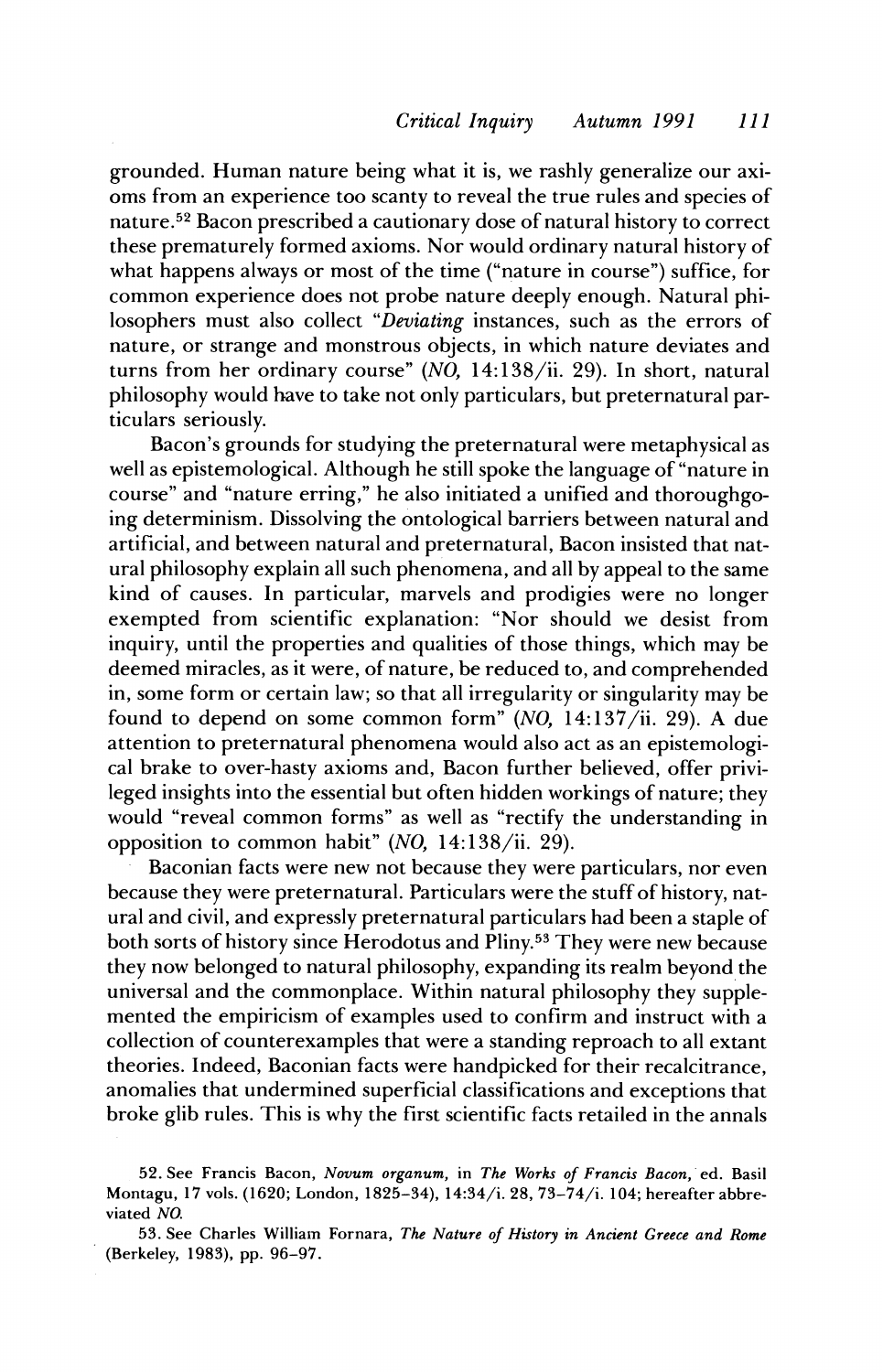**of the Royal Society of London and the Paris Academie des Sciences were often such strange ones, for natural philosophy required the shock of repeated contact with the bizarre, the heteroclite, and the singular in order to sunder the age-old link between "a datum of experience" and "the conclusions that may be based on it"; in other words, to sunder facts from evidence.** 

**Thus in the course of the sixteenth and seventeenth centuries preternatural phenomena swung from the almost-supernatural extreme of portents to the almost-natural extreme of Baconian facts. They began as signs par excellence and ended as stubbornly insignificant. The crucial step in this astonishing transformation was the naturalization of preternatural phenomena. However, it would be a mistake to conclude that Spencer, Casaubon, and others who attacked the portentous interpretation of prodigies were always or even usually asserting the autonomy and inviolability of natural laws, a la David Hume. First, these so-called naturalizers countenanced the most unnatural of natural causes in their attempts to debunk false miracles. Pietro Pomponazzi's De naturalium effectuum causis; sive, De incantationibus (1556) explained putative miraculous cures and apparitions by causes almost as wondrous: occult virtues of animals, plants, and humans; astral influences; the power of the imagination on animate and inanimate bodies.54 Bacon was equally willing to grasp at the imagination as a natural alternative to a supernatural explanation. Reviewing stories about corpses bleeding anew in the presence of their murderers, he commented: "It may be, that this participateth of a miracle, by God's just judgment, who usually bringeth murders to light: but if it be natural, it must be referred to imagination."55** 

**Second, the structure of natural causes was not always mechanical or even deterministic. Spencer, for example, invoked the metaphor of natural law, but so literally that nature, like human legislators, was granted considerable freedom to make exceptions: "the more private and common Laws of Motion" only hold until superseded by "some more catholick and indispensable Laws ... as the Statutes and Customs of private Corporations take place, till their power be suspended by some more catholick and inforcing Law of State" (DCP, p. 5). Similarly, when he likened nature to clockwork, it was a mechanism whose "blind and decaying Powers must be managed and perpetually woond up by an Hand of Power and Counsel, or they will either stand still, or perform their motions without time and method" (DCP, p. 136).** 

**Thirdly, a natural explanation did not always preclude a preternatural or supernatural one. The cause of a monstrous birth might be both** 

**<sup>54.</sup> See Pietro Pomponazzi, De naturalium effectuum causis; sive, De incantationibus (1556; Hildesheim, 1970).** 

**<sup>55.</sup> Bacon, Sylva Sylvarum: or, A Natural History in Ten Centuries [1627], in The Works of Francis Bacon, 4:516-17.**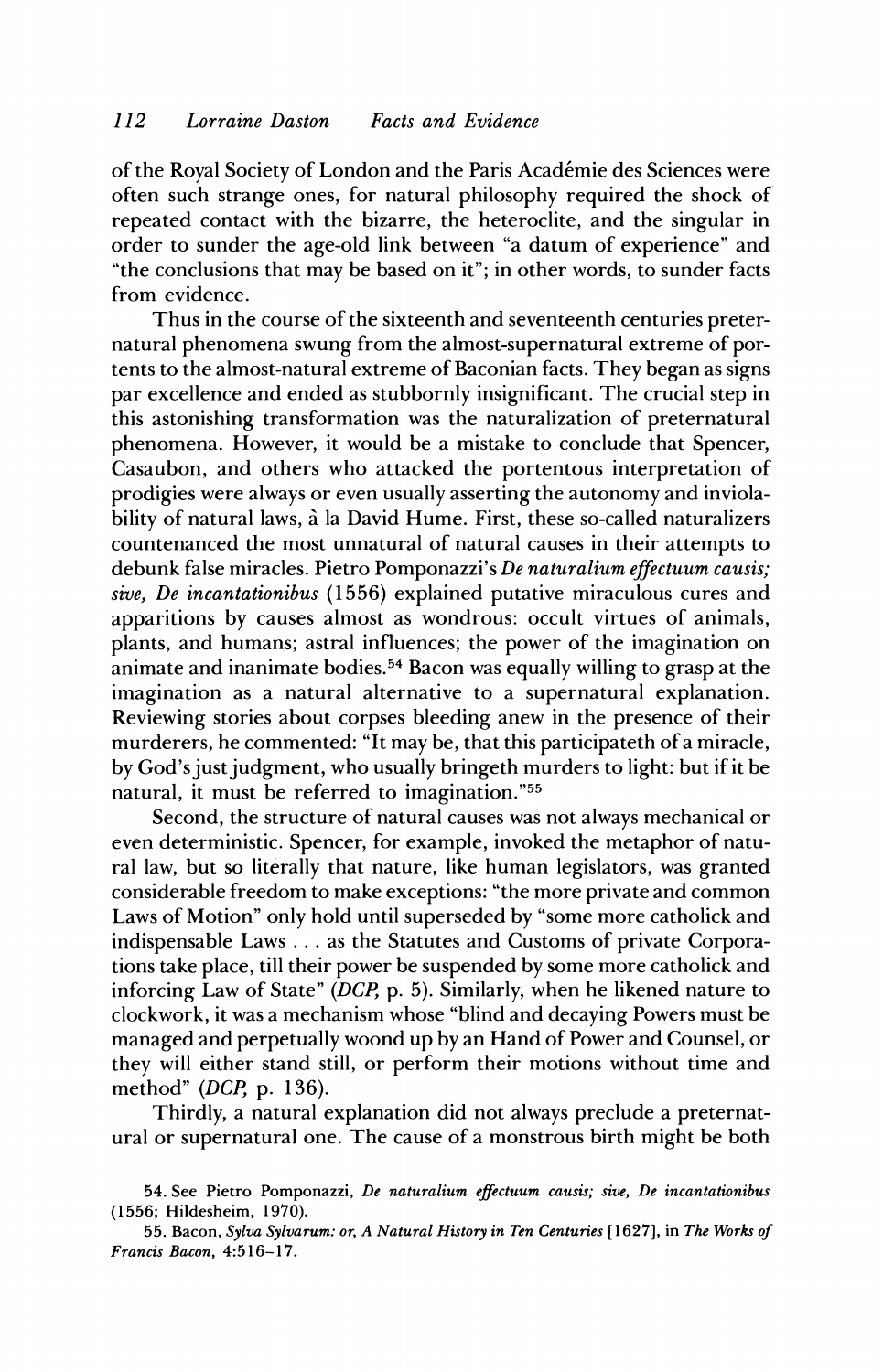**the bestiality of the parents and divine displeasure at such sinful acts.56 The doctrine of providence was based on the assumption that primary and secondary causes sometimes worked in tandem to "bring about striking accidents or coincidences."57 Natural philosophers from Jean Buridan through John Evelyn believed that comets were due to natural causes and foretold the death of kings. Since God controlled the natural and moral orders, there was no reason for him not to synchronize them.58 Thus sixteenth- and seventeenth-century naturalism was synonymous neither with strict mechanical materialism nor with ironclad determinism nor with the autonomy of secondary causes. The impulses that eventually made it so were as much political and theological as philosophical, as the debate over the evidence of miracles reveals.** 

### **4. The Pure Evidence of Miracles**

**The idealized miracle of the seventeenth-century theologians takes place in the pages of Bacon's unfinished utopia, The New Atlantis. The governor of the island of Bensalem explains to his shipwrecked guests how the islanders were converted to Christianity by "a great pillar of light," topped by a still-brighter cross at sea, which one of the wise men of Solomon's House certified as a genuine heavenly sign with the following prayer:** 

**"Lord God of heaven and earth, thou hast vouchsafed of thy grace, to those of our order, to know thy works of creation, and the secrets of them; and to discern, as far as appertaineth to the generations of men, between divine miracles, works of nature, works of art, and impostures and illusions of all sorts. I do here acknowledge and testify before this people, that the thing which we now see before our eyes, is thy finger, and a true miracle; and forasmuch as we learn in our books, that thou never workest miracles, but to a divine and excellent end, for the laws of nature are thine own laws, and thou exceedest them not but upon great cause, we most humbly beseech thee to prosper this great sign, and to give us the interpretation and use of it in mercy; which thou dost in some part secretly promise by sending it unto us."59** 

**This fictional (and atypical, since unrelated to healing) miracle includes almost all of the elements that preoccupied seventeenth-century writers on miracles. First, the miracle is a public rather than a private sign, on display for all the people of Bensalem to inspect and wonder at. Tradi-**

**57. Thomas, Religion and the Decline of Magic, p. 80.** 

<sup>56.</sup> See Ambroise Paré, *Des monstres et prodiges*, ed. Céard (1573; Geneva, 1971), p. 4.

**<sup>58.</sup> Ibid., p. 91.** 

**<sup>59.</sup> Bacon, New Atlantis [1627], in The Works of Francis Bacon, 2:336.**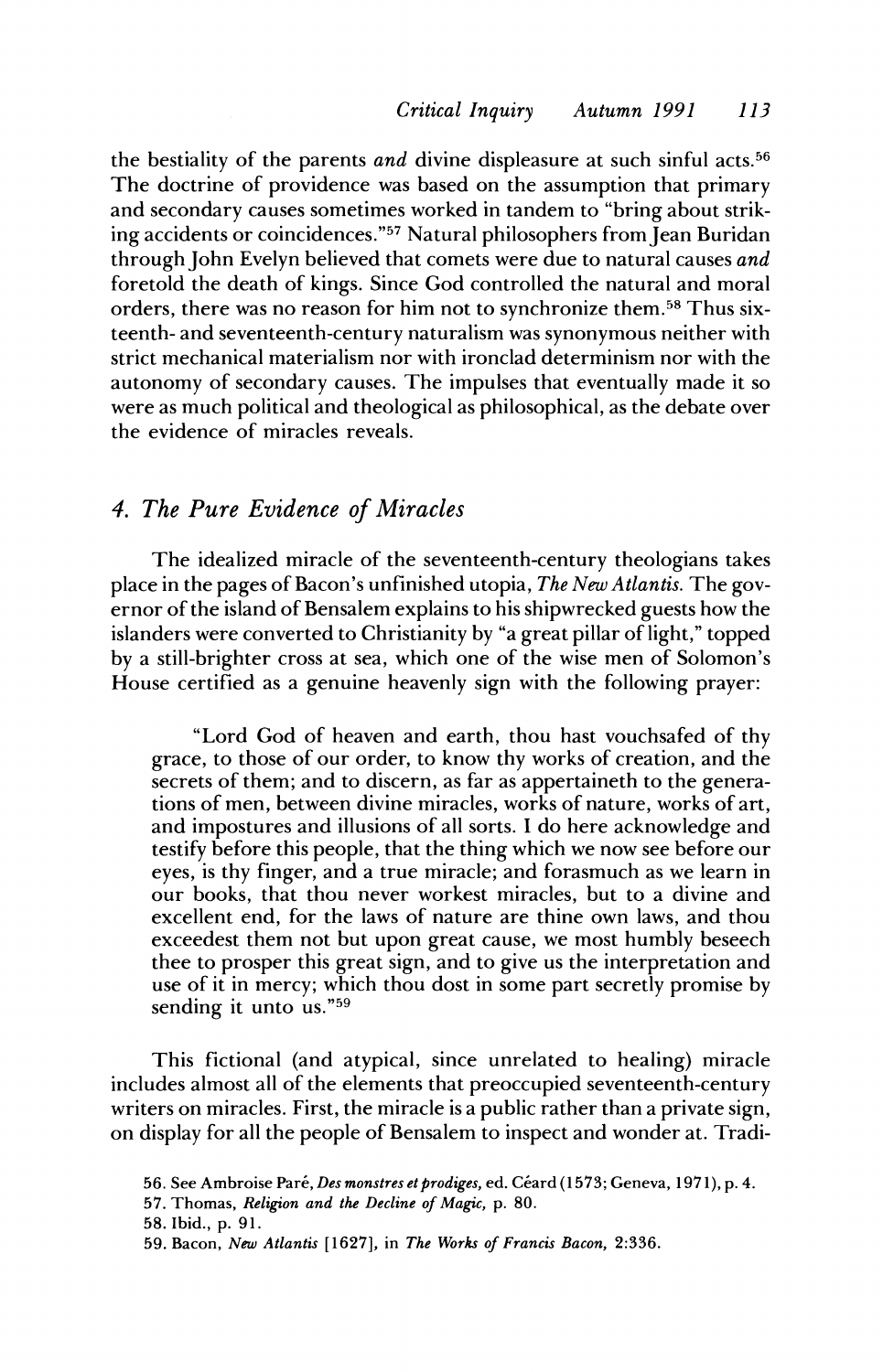**tionally, private revelations, particularly sudden conversions, had counted as miracles, and many biblical miracles were directed at select persons or groups.60 However, many seventeenth-century theologians, particularly Protestant theologians intent on discrediting sacramental miracles, insisted on "a public and visible demonstration."6' Second, experts (here the members of the House of Solomon) are needed to distinguish the supernatural from the preternatural, natural, and artifical, and to guard against fraud. Since the members of the House of Solomon actually exper**iment with "all manner of feats of juggling, false apparitions, impostures, **and illusions" that might be disguised "to make them seem more miraculous,"62 we may assume that Bacon himself was primarily concerned with human fraud. His contemporaries, however, also warned against demonic fraud, though still achieved by manipulation of natural causes. Third, God ideally delivers the proper interpretation of the miracle on the spot, in the form of revealed doctrine (the Bensalemites receive a box containing the Old and New Testaments, plus an explanatory letter from St. Bartholomew), which forestalls conjecture and dispute. These three elements-publicity, inspection for fraud, and interpretation in light of doctrine-defined the seventeenth-century concept of the miracle as evidence. I shall discuss each in turn, showing how all three tended to shift the focus of seventeenth-century debate from the evidence of miracles to the evidence for miracles.** 

**It is striking that those seventeenth-century writers most exercised by the topic of miracles were those who insisted that miracles had long ago ceased. Protestants challenged by Catholics to produce miracles in attestation of their reformed faith retorted that there was no need for God to confirm the revelations of Christianity anew, for the Protestants meant to reinforce, not break with the teachings of the Bible.63 Although there was some internecine wrangling as to exactly when miracles had ceased,64 that they had done so many centuries ago was above dispute for Protestant authors. Edward Stillingfleet inquired rhetorically, "What imaginable necessity or pretext can there be contrived for a power of miracles, especially among such as already own the Divine revelation of the Scriptures?" It would be otiose for God to heap miracle on miracle in order to re-prove** 

**60. See Romano Guardini, "Das Wunder als Zeichen," in Studien und Berichte der Katholischen Akademie in Bayern, Heft 17, Wunder und Magie (Wiirzburg, 1962), pp. 75-93.** 

**61. See John Tillotson, "Jesus the Son of God Proved by His Resurrection," Tillotson's Sermons, ed. G. W. Weldon (London, 1886), p. 372.** 

**62. Bacon, New Atlantis, 2:375.** 

**63. Although this view had Augustinian antecedents, it was vigorously revived by Calvin during the reformation: see Jean Calvin, "Epistre," Institution de la religion chrestienne (n. p., 1541).** 

**64. See, for example, William Whiston, Account of the exact time when miraculous gifts ceas'd in the church (London, 1749).**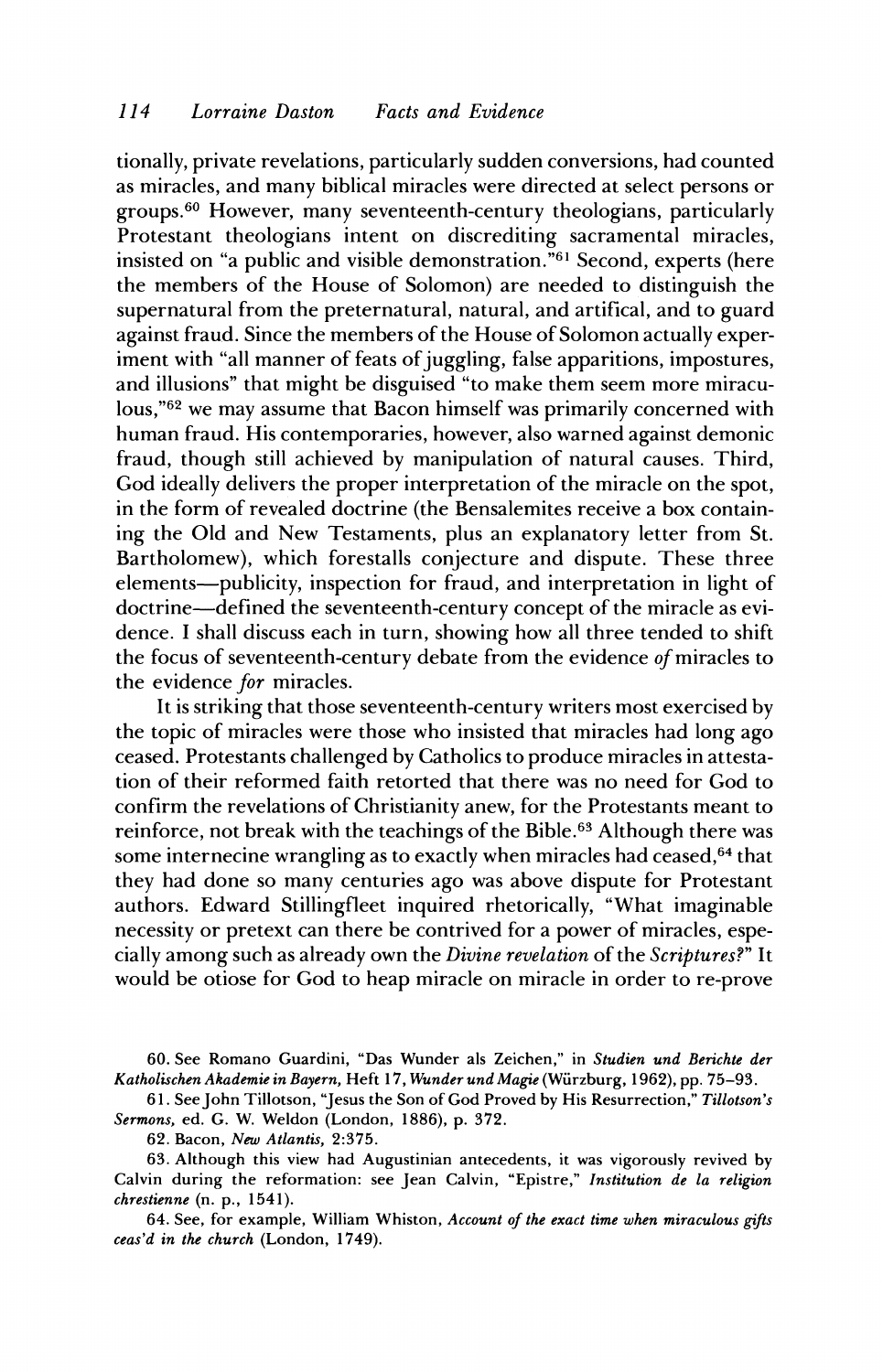**the proven, "meerly for satisfaction of mens vain curiosities."65 John Tillotson had a similarly parsimonious interpretation of God's miracleworking: "when the end is obtained, the means cease; and the wise God, who is never wanting in what is necessary, does not use to be lavish in that which is superfluous."66** 

**Yet their very preoccupation with explaining why miracles could no longer be expected drove Protestant theologians to develop a new view of miracles as evidence: if miracles were proofs, how and what did they prove? Many medieval miracles were probative, certifying the sanctity of persons and the authenticity of relics.67 Many others, however, presupposed and confirmed faith rather than compelling it.68 Biblical miracles sometimes converted the skeptical as well as confirmed the faithful, but their evidence was not irresistible, for some remained unconvinced or at least unresolved-not all who witnessed Christ's miracles and those of the martyrs became Christians, and even Christ's disciples deserted him at his trial and execution. What I shall call the evidentiary school of seventeenth-century Protestant theology narrowed the function of miracles to that of providing irrefragable evidence for the truth of Christian revelation.69 Some argued that miracles were only part of the evidence for the truth of Christianity,70 but the general tendency was to concentrate ever more exclusively on the evidence of miracles, if only because "an extraordinary message to the world, in the name of, and by commission of God" demanded "more then ordinary evidence of such authority" (OS, p. 142). At the same time that preternatural events were losing all their evidentiary associations, supernatural events were strengthening theirs.** 

**Not just any kind of evidence would do: a miracle was a "supernatural Effect evident and wonderful to Sense" (WJT, 2:495). Tillotson offered this definition with an eye toward excluding the sacramental miracles of the Catholics; later writers such as Stillingfleet also used it to exclude the private revelation of the fanatic or enthusiast: "this inward sense can be no ground to another person to believe his doctrine divine, because ... it is impossible to another person to distinguish the actings of the divine Spirit from strong impressions of fancy by the force and energy of them" (OS, p.** 

**65. Edward Stillingfleet, Origines sacrae, or a Rational Account of the Grounds of Christian Faith, as to the Truth and Divine Authority of the Scriptures, And the matters therein contained (London, 1663), pp. 140, 147; hereafter abbreviated OS.** 

**66. Tillotson, "The General and Effectual Publication of the Gospel by the Apostles," Tillotson's Sermons, p. 236.** 

**67. See Sumption, Pilgrimage, pp. 39, 70.** 

**68. See Campbell, The Witness and the Other World, pp. 31-33.** 

**69. For a full account of the evidentiary school of British theology as background to the later debate over the existence of miracles, see R. M. Burns, The Great Debate on Miracles: From Joseph Glanvill to David Hume (Lewisburg, Pa., 1981).** 

**70. See Tillotson, The Works of the Most Reverend Dr. John Tillotson, 3d ed., 2 vols. (London, 1722), 2:501; hereafter abbreviated WJT; and Casaubon, Of Credulity and Incredulity in Things Divine and Spiritual (London, 1670), p. 116.**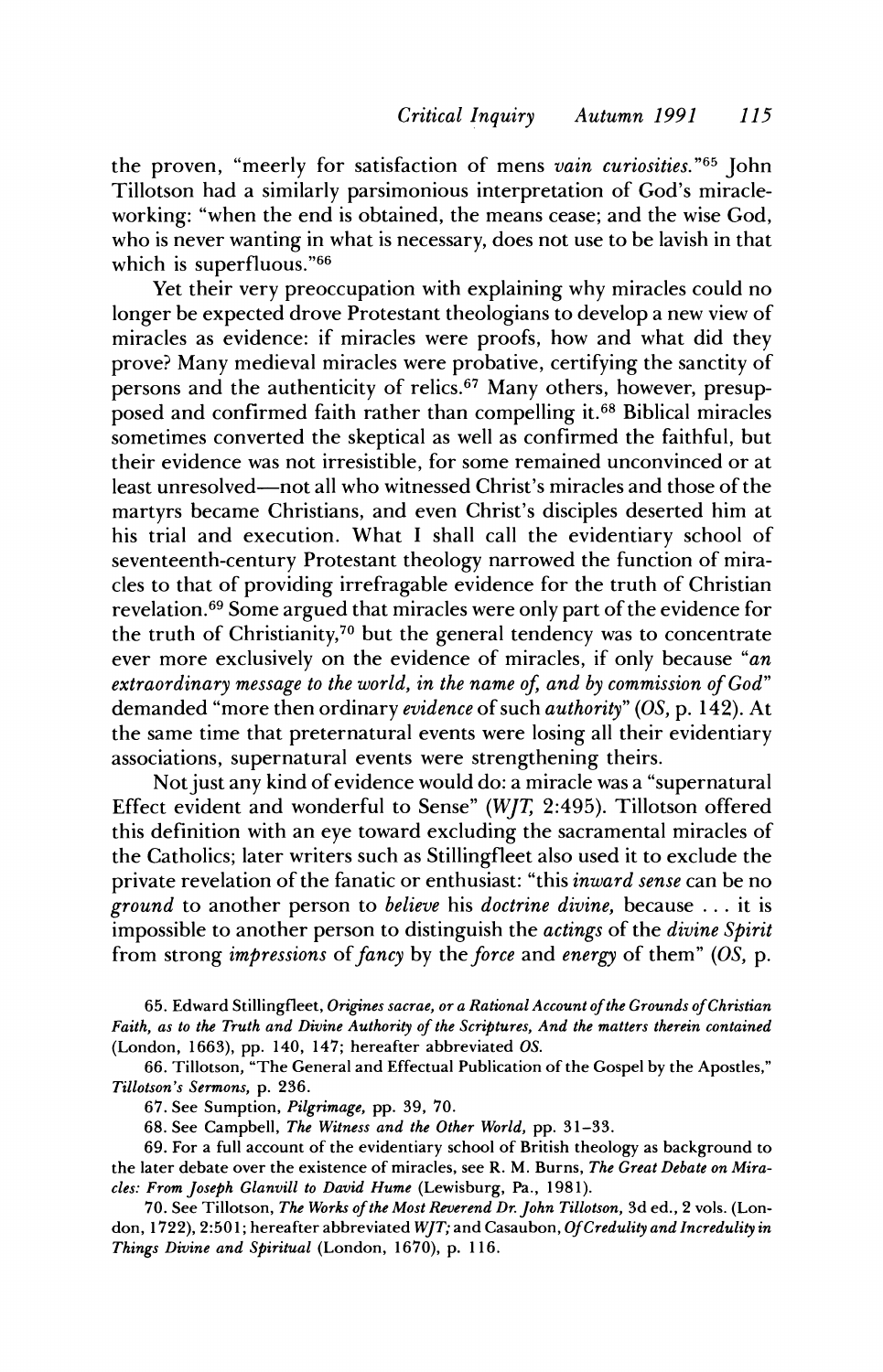**143). Thus sudden conversions and other inward visitations of grace ceased to be miraculous by the new evidentiary criteria. John Toland went so far as to brand all such secret miracles as false.7'** 

**However, the evidence of miracles was more than a spectacular appeal to the senses. Ideally, it was pure evidence, unequivocal in its interpretation, and irresistible in its persuasive power. The evidence of miracles straddled the distinction between the "internal" evidence of things and the "external" evidence of testimony, a distinction that was to dominate later debates over the evidence for miracles in the late seventeenth and early eighteenth centuries.72 The evidence of miracles was internal, insofar as it was a thing or event. Moreover, its internal evidence, read off from the very nature of the event, was of a special sort, pointing unmistakably to supernatural agency, just as fingerprints point to a certain hand. At the same time, the evidence of miracles was external, a form of testimony from God that the miracle-worker's message was an authentic revelation. In both cases, the evidence of miracles was saturated with intention, God's intention to suspend the natural order to certify his messenger, and God's intention to establish certain doctrines. Because miracles accompanied doctrine, their meaning was clear; because God was the author of miracles, they proved beyond a shadow of a doubt.** 

**However, the faith in pure evidence was short lived. The evidentiary theologians soon became preoccupied with the question, "What distinguished a true miracle from a false one?" Definitions of miracles proliferated in the late seventeenth century, as theologians and natural philosophers groped for some clear-cut criterion. The very number and diversity of these definitions testifies to their failure to find such. Almost every imaginable position found a supporter; a few examples from major writers suffice to suggest the breadth of opinion and the lack of agreement.** 

**Tillotson asserted a miracle must be a "supernatural Effect," but admitted that since angels and demons can "exceed any natural Power known to us," their works would often be indistinguishable from those of God (WJT, 2:496). Casaubon eluded the problem of distinguishing supernatural and natural effects by reasserting the Augustinian position that there was nothing so ordinary "but, if looked into Philosophically, did** 

**71. See Toland, Christianity Not Mysterious (1696; Stuttgart-Bad Canstatt, 1964), p.**  155. On Toland's ambiguous position on miracles, see Robert E. Sullivan, John Toland and **the Deist Controversy: A Study in Adaptations (Cambridge, Mass., 1982), pp. 128, 223.** 

**72. The locus classicus of the distinction is Antoine Arnauld and Pierre Nicole, La Logique, ou l'art de penser, ed. Pierre Clair and Francois Girbal (1662; Paris; 1965), p. 340. On the significance of the distinction for seventeenth-century conceptions of evidence, see Ian Hacking, The Emergence of Probability: A Philosophical Study of Early Ideas about Probability, Induction and Statistical Reference (Cambridge, 1975), chaps. 1-5. On its role in the later debate over miracles, see Daston, Classical Probability in the Enlightenment (Princeton, N.J., 1988), chap. 6, sect. 3.**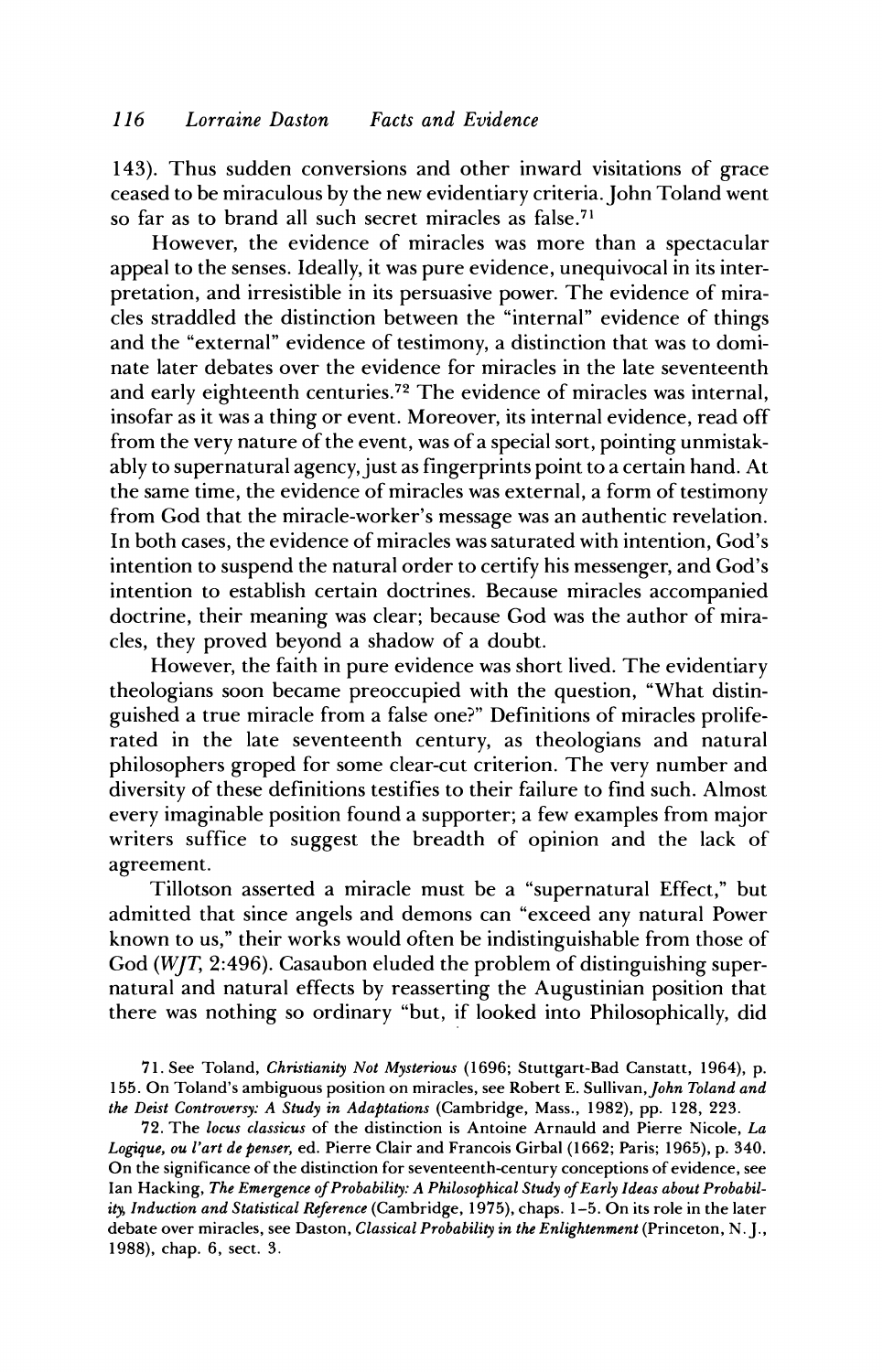**afford me a miracle," in the sense of being inexplicable.73 Joseph Glanvill confronted the difficulty head-on, and pronounced it irresoluble,** 

**for we are ignorant of the Extent and Bounds of Natures Sphere, and possibilities; and if this were the Character and essential Mark of a Miracle, we could not know what was so; except we could determine the Extent of Natural causalities, and fix their Bounds, and be able to say to Nature, Hitherto canst thou go, and no farther.** 

**Hence Glanvill.required that putative miracles not only exceed the known powers of nature but also be performed by "Persons of Simplicity, Truth, and Holiness, void of Ambition, and all secular Designs" (ST, p. 52). Fleetwood thought it was enough that miracles violated the "setled Laws of Nature," these latter being observationally defined as "Operations that are constant, certain, and expected" (EM, p. 2). Samuel Clarke was more cautious than Fleetwood in qualifying "the Course of Nature" as the "perfectly Arbitrary" workings of divine will, "as easie to be altered at any time, as to be preserved," but also opted for a rarity criterion: "'tis only usualness or unusualness that makes the distinction."74 John Locke faced these epistemological difficulties squarely, and retreated to the subjective appreciation of the miracle, defined as a "sensible operation, which, being above the comprehension of the spectator, and in his opinion contrary to the established course of nature, is taken by him to be divine."75** 

**These definitions were always convoluted and often circular or selfcontradictory to boot. Only the intensity of the desire for such a hard-andfast criterion can explain the willingness to wrestle with definitions that could not command internal consistency, much less consensus. What drove these writers into the definitional quagmire was the threat of false miracles; what altered in the course of the debate was not the fear of being deceived, but rather the identity of the suspected deceiver.** 

**Increasingly in the last quarter of the seventeenth century, the enemy was the enthusiast rather than the devil. In the middle decades of the seventeenth century, the devil was still a force to reckon with: Browne contended that Satan counterfeited miracles to spread idolatry and superstition;76 Pascal was deeply disquieted by the Jesuit insinuation that the Port-Royal miracle of the Sacred Thorn was a demonic imposture;77** 

**73. Casaubon, Of Credulity and Incredulity in Things Divine and Spiritual, p. 107.** 

**74. Samuel Clarke, A Discourse Concerning the Being and Attributes of God, the Obligations of Natural Religion, and the Truth and Certainty of the Christian Revelation [Boyle lectures of 1705], 8th ed. (London, 1732), pp. 377, 375; hereafter abbreviated D.** 

**75.John Locke, A Discourse of Miracles, in The Works of John Locke, 10 vols. (London, 1823), 9:256.** 

**76. See Browne, Pseudodoxia Epidemica, chaps. 10-11.** 

**77. See Blaise Pascal, "Le Miracle de la Sainte Epine," in Oeuvres completes, ed. Fortunat Strowski, 3 vols. (Paris, 1923-31), 2:434-50.**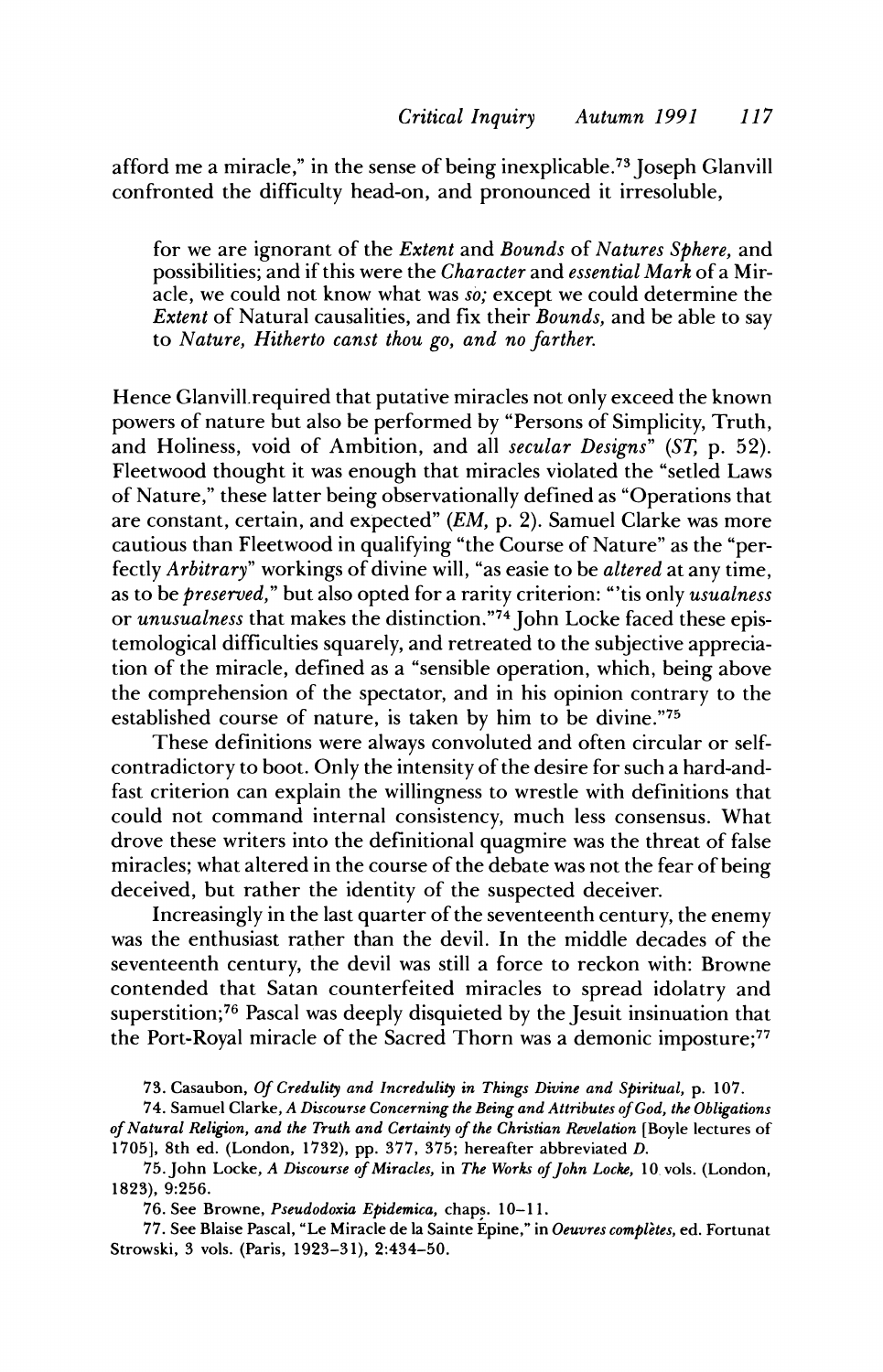**Glanvill warned that witches and evil spirits could simulate miracles with "wonderful Combinations of natural Causes" (ST, p. 52). But already in the 1660s the devil had yielded the title of Great Deceiver to enthusiasts, both sincere and feigned. Long before Shaftesbury called on a witness in favor of a "new Prophesying Sect" and its purported miracles to prove himself "wholly free of melancholy, and ... incapable of all Enthusiasm besides,"78 portents and miracles had become associated among the learned with "all the common causes of deceit, Superstition, Melancholy, natural weakness of sight, softness of imagination" and other flaws of body and soul (DCP, p. 183). Tojudge from Clarke's 1705 Boyle lectures, even Christ was in some circles suspected of baneful enthusiasm (see D, p. 373).** 

**The deep-seated anxiety about imposture, both diabolical and human, was simply the obverse of the emphasis on miracles as evidence. For the evidentiary theologians, the truth of Christian revelation was chiefly supported "by the many infallible Signs and Miracles, which the Author of it worked publickly as the Evidence of his Divine Commission" (D, p. 372).79 Miracles were God's signature, "the greatest testimony of Divine authority and revelation" (OS, p. 139). However, in contrast to most testimonial evidence, what must be proved is not the trustworthiness but rather the identity of the witness, for once God's identity was established, absolute trustworthiness followed necessarily for seventeenth-century theologians.80 Since belief in revelation and, conversely, rejection of heresy was in their view the gravest of human duties, no pain should be spared in distinguishing divine signatures from forgeries. Fleetwood went so far as to make the miracle itself subsidiary to the signature, advising his readers that "you are under no obligation of Necessity, to believe all that a Man shall say, who works Miracles, without declaring he is sent of God, and telling you, that God has given him that miraculous Power, in order to obtain Credit with you" (EM, p. 117). Confident that God always provides "sufficient marks" for the "impartial Enquirers after Truth" to distinguish true from false miracles (WJT, 2:499), the theologians sought the signs that would validate the "Signs and Wonders." The claim that miracles were irrefutable evidence thus led willy-nilly to the demand for still further evidence that the miracles in question were genuine.** 

**The clinching evidence for the authenticity of an ambiguous miracle was doctrinal. As we have seen, both the objective criterion of supernatural causation and the subjective criterion of wonder dissolved under the scrutiny of seventeenth-century theologians: too little was known of nature to locate the boundary between natural and supernatural causes,** 

**<sup>78. [</sup>Shaftesbury], A Letter Concerning Enthusiasm, to My Lord \*\*\*\*\* (London, 1708), pp. 68-69.** 

**<sup>79.</sup> See also WJT, 2:498, and OS, pp. 138-39.** 

**<sup>80.</sup> Sometimes, however, theologians entertained the possibility that God might allow**  false prophecies to be fulfilled to "try the People's Faith and Constancy" (EM, p. 57).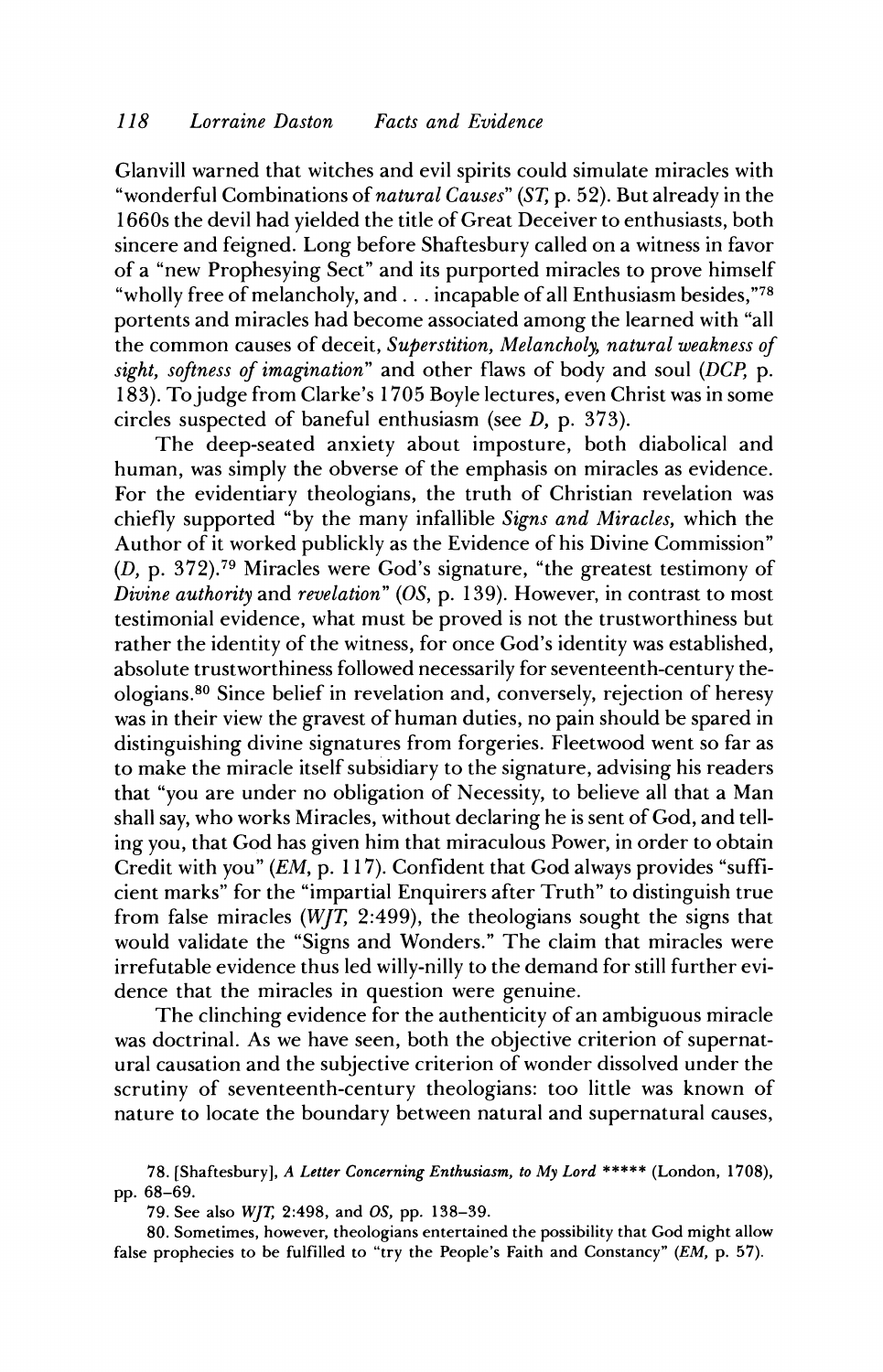**an uncertainty exacerbated rather than mitigated by the discoveries of the new natural philosophy; too much was known of the uncritical human tendency to wonder at the wrong objects to lodge much confidence in admiration and astonishment. Their solution was to let doctrine certify the miracle, just as miracles certified the doctrine: "For it is my Opinion, that the Doctrine, in general at least, should always be first laid down, and then the Miracle be wrought to give the Messenger Authority and Credit to establish it in People's Minds; which would prevent all manner of Abuses of any Accidental Miracles" (EM, p. 63).81** 

**The evidentialists were well aware of the potential circularity of this criterion, but insisted that the tautology was only apparent. Pascal summed up the problem in a laconic "Regle": "One must judge doctrine by miracles, and one must judge miracles by doctrine. All of this is true, but not contradictory. For it is necessary to distinguish the times**  [distinguer les temps]."<sup>82</sup> The English evidentialists wriggled out of the dif**ficulty by arguing that it was only the kind of doctrine which had to pass muster, not the specifics of its content. The doctrine must be inaccessible to human reason, for otherwise it need not be vouchsafed as revelation; moreover, it must not tend to promote idolatry and other impieties: "If the Doctrine attested by Miracles, be in it self impious, or manifestly tending to promote Vice; then without all question the Miracles, how great soever they may appear to Us, are neither worked by God himself, nor by his Commission" (D, p. 382). However, the elasticity of the term impious, which could be stretched to encompass all that contradicted a particular orthodoxy, blurred the boundary between kind and content of miracles that the evidentialists had hoped would protect them from tautology.** 

**In cases of contested doctrine, the evidentiary import of the miracle, even one universally acknowledged to be genuine, was effectively neutralized by competing interpretations. When for example Pascal's niece was cured of a lachrymal fistula by contact with a thorn from the crown of Jesus on 24 March 1656, even the most bitter opponents of the Port-Royal Jansenists submitted to the official decision certifying the miracle as authentic. But whereas Pascal and his allies took the miracle as a divine vindication, their Jesuit critics argued that it was a divine warning to forsake their heresy.83 The miracle remained a divine sign, but an inscrutable one.** 

**The end result of the doctrinal criterion was to weaken dramatically the evidentiary force of miracles. Miracles alone, no matter how public and palpable to the senses, no longer sufficed to prove a doctrine or messenger heaven-sent. Further proof, in the form of harmony with preexist-**

**82. Quoted in Shiokawa, Pascal et les miracles, p. 162.** 

**<sup>81.</sup> See D, p. 387; WJT, 2:498; and Casaubon, Of Credulity and Incredulity in Things Divine and Spiritual, p. 120.** 

**<sup>83.</sup> See ibid., pp. 128-29, 136-37.**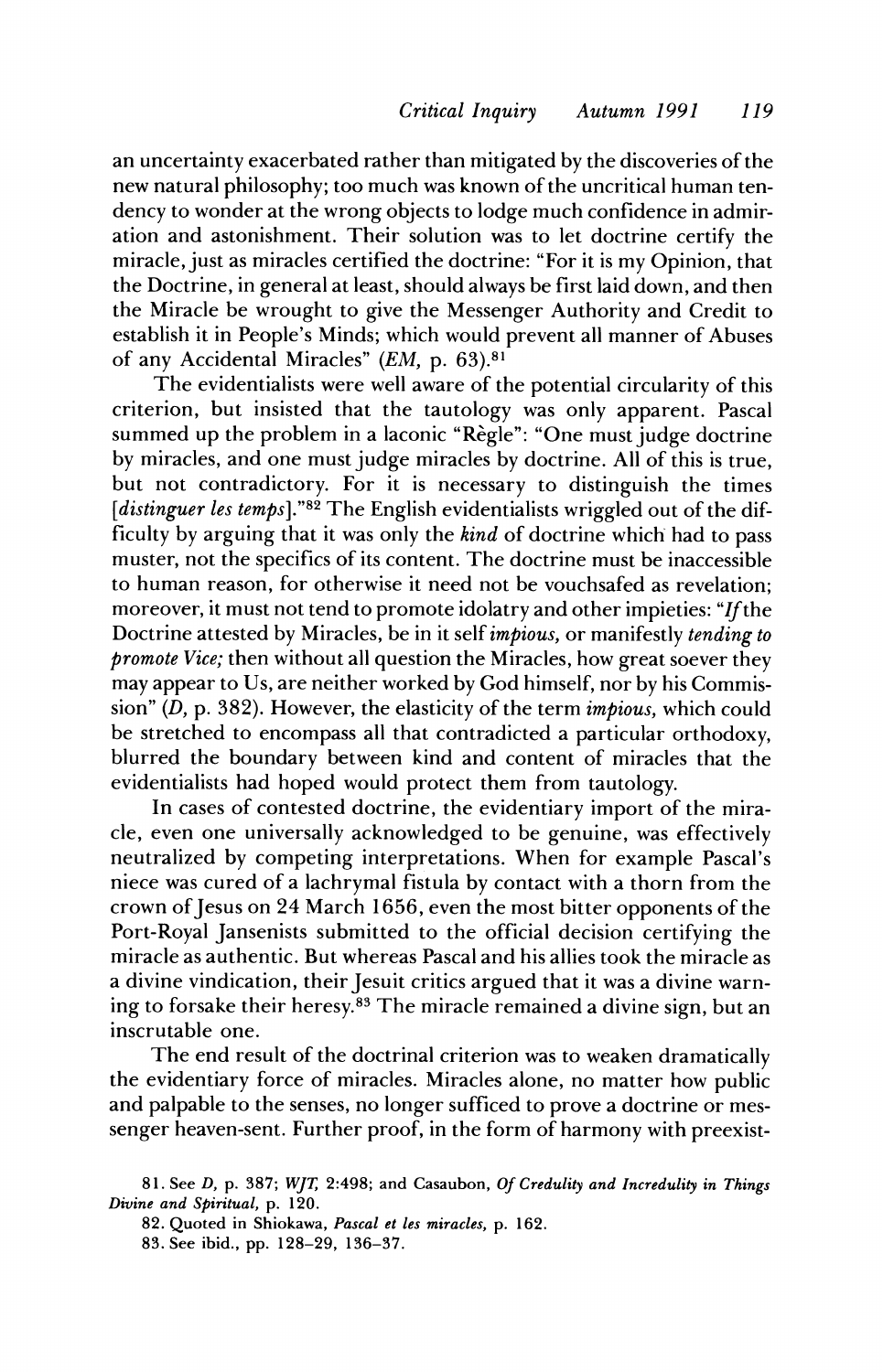**ing doctrine, was required to establish divine credentials. If the doctrine was disputed, miracles could no longer settle the issue, for they then became signs without clear signification. A miracle unannounced by doctrine was no miracle at all, even if not under suspicion of fraud. Glanvill quoted with approval the Reverend Doctor R. Dean's opinion that the cures performed by Greatrakes, the "Irish Stroker," were "'more than ordinary' " but " 'not miraculous' ": for not only did Greatrakes's patients occasionally suffer relapses, "He pretends not to give Testimony to any Doctrine" (ST, p. 53). Although Locke shook his head over the credulity of the**  ancients, who accepted their religion without any evidence—that is, with**out miracles-he was quick to rule out any mission inconsistent with "natural religion and the rules of morality," however wondrous its works.84 In seventeenth-century evidentiary theology, miracles began as "the principal external Proof and Confirmation of the Divinity of a Doctrine"; they ended as themselves requiring "Proof and Confirmation" from doctrine.** 

## **Conclusion: Naturalization and the Reassertion of Authority**

**Even after miracles had lost their peculiar evidentiary power to compel belief unambiguously and automatically in early eighteenth-century theology, they did not immediately wither away. It took some forty years before the likes of Hume and Voltaire could discuss the problem of mira**cles as if it were one of the evidence for miracles, as opposed to the evi**dence ofmiracles.85 However, evidentialist theologians did unintentionally prepare the way for this shift. First, by depriving miracles of evidentiary autonomy, they also deprived them of their ostensive function. If miracles require the evidence of doctrine, who needs the evidence of miracles? Among orthodox British theologians, not to speak of Deists like Toland and Anthony Collins, portents and miracles played an ever more modest role in Christian apologetics. Although none of them would have thought of denying their existence or importance in the early Church, late seventeenth-century theologians assumed an ever more condescending tone toward their predecessors for requiring such a vulgar sort of proof. Whereas Christ had been forced by his motley audience to address "the lower faculties of the Soul, phancy and imagination" with showy miracles, nowadays "all things are to be managed in a more sedate, cool, and silent manner," by invoking "steady and calm arguments" (DCP, p. 27-28). Just because miracles were "such sensible Demonstrations," they penetrated** 

**<sup>84.</sup> Locke, A Discourse of Miracles, 9:261.** 

**<sup>85.</sup> See Voltaire, "Miracles," Dictionnaire philosophique, in Oeuvres completes (1764; Paris, 1783), 42:88-113, and David Hume, "On Miracles," Essays Moral, Political and Literary (1741-42; London, 1963).**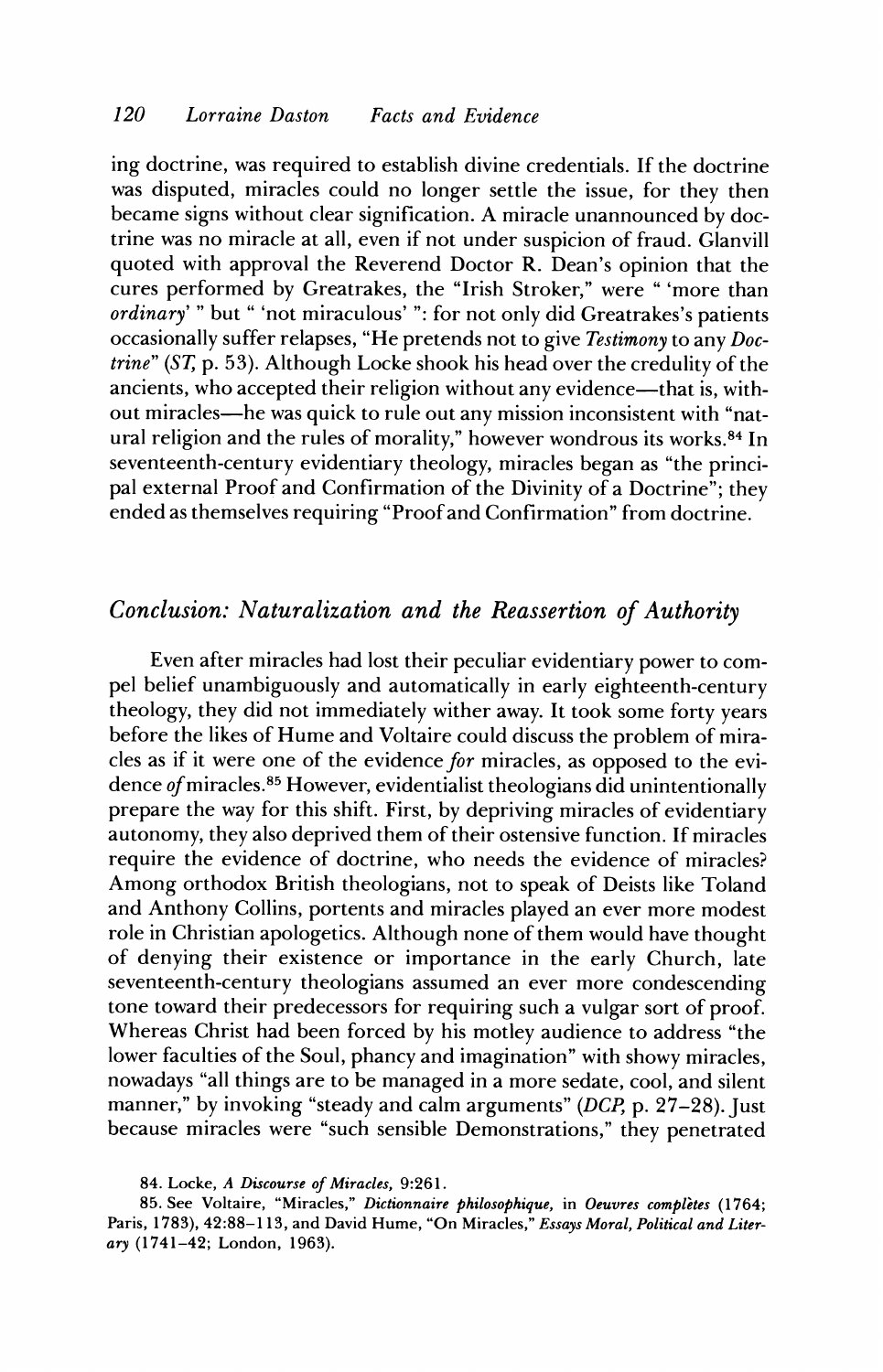even "the weakest Judgments and strongest Imaginations," but the enlight**ened had no need of them (D, p. 403).86** 

**This lofty manner points to the second unintentional contribution evidentialist theology made to the frontal attack on the very existence of miracles. By associating miracles with the bumptious and unlettered, they anticipated Hume's guilt-by-association argument that wonders proliferated most among the ignorant and barbarous. Thus Casaubon thought it necessary to apologize for St. Augustine's credulity in matters marvelous as unbecoming an educated man: "It may be, St. Augustine may be thought by some, to have been somewhat more credulous in this point of strange relations, then became so wise, so Learned, andjudicious a man, as certainly he was: neither do I think my self bound to believe all things in this kind, which he may be thought by his words to have believed."87 More dangerously, miracles had come to be linked with rabble-rousing enthusiasts, who sincerely or maliciously pretended to a divine mission in order to undermine the powers-that-be. This was one of Stillingfleet's most telling arguments for the cessation of miracles, for otherwise public order would be at the mercy of "an innumerable company of croaking Enthusiasts [who] would be continually pretending commissions from heaven" (OS, p. 109).** 

**Although Catholic theologians in principle did not subscribe to the doctrine of the cessation of miracles, nor to the claim that miracles must be palpable to the senses, they were in practice as concerned about the destabilizing effects, theological and political, of alleged miracles as their Protestant colleagues. The Council of Trent stiffened the evidentiary requirements for miracles, and placed the responsibility for a thorough investigation in the hands of the local bishop, with the intent of reining in the deviations of popular religion.88 Both the reasoning behind and the execution of the new regulations closely paralleled Protestant developments. Catholic reformers emphasized the need to distinguish between true religion and superstition, and since they further contended that superstitions were the work of the devil, the problem boiled down to distinguishing genuine miracles from demonic counterfeits. So rigorous were the diocesan investigations that the number of certified miracles in France declined precipitously in the second half of the seventeenth century.89 Those that did pass through the fine sieve of official scrutiny were backed by so much legal and medical evidence that historian Jean de Viguerie has argued that they are among the best-documented historical** 

**86. See also Casaubon, Of Credulity and Incredulity in Things Divine and Spiritual, p. 10.** 

**87. Ibid., p. 116.** 

**<sup>88.</sup> See Delumeau, Un Chemin d'histoire: Chretiente et christianisation (Paris, 1981), p. 194.** 

**<sup>89.</sup> See Jean de Viguerie, "Le Miracle dans la France du XVIIe siecle," XVIIe siecle 35 (July-Sept. 1983): 313-31.**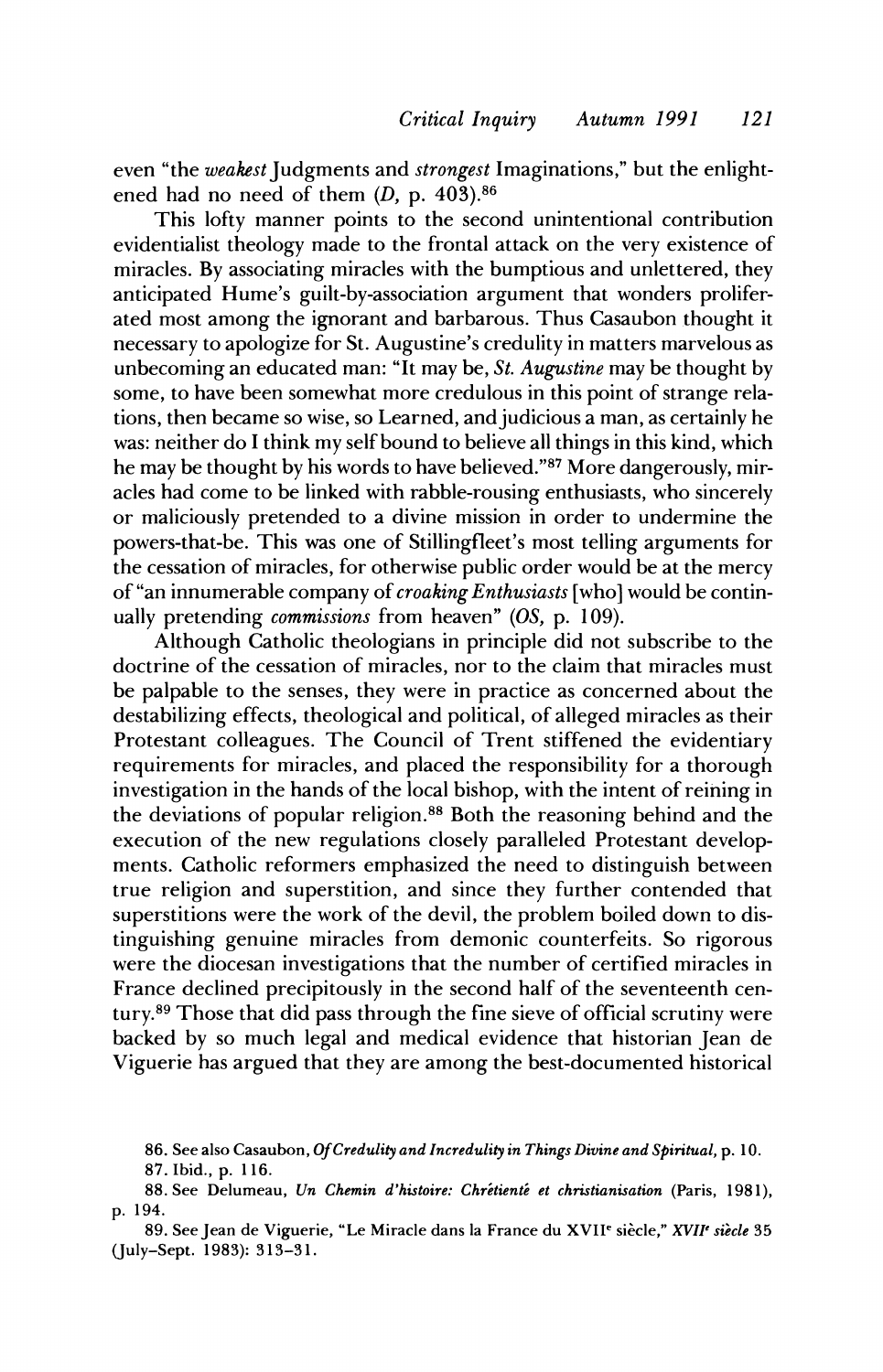**facts of the early modern period.90 However, as for Protestants, doctrine steered Catholic deliberations over evidence, no matter how solid and copious the latter. Hume noted that the healing miracles performed in the Parisian parish of Saint-Medard in 1731 were immeasurably better confirmed than those of Christ and his disciples,91 but after a meticulous investigation the Archbishop Vintimille condemned the Saint-Medard cures for fostering Jansensism and "subvert[ing] the natural, established order of the Church."92 De facto if not de jure, the Catholic church also subscribed to the doctrine of the cessation of miracles, and for much the same reasons that John Calvin had, namely, that miracles "could disturb and arouse doubts in a mind that would otherwise be tranquil [en repos]."93** 

**The reaffirmation of political and religious authority reflected in the official dismissal of unsettling portents and miracles on both sides of the Channel had its theological analogue in the centralization of divine power, especially in Protestant writings. Both the natural and, particularly, the preternatural domains lost territory as a result. Robert Boyle attacked natural philosophers who granted nature an unseemly amount of autonomy by endowing it with plastic powers and capricious deviations; nature was simply brute, passive matter set in motion and sustained by God.94 Neither mechanistic nor Newtonian natural philosophy necessarily promoted nature's independence and the inviolability of natural law. As Clarke put it in his Boyle lectures of 1705, "what Men commonly call the Course of Nature, or the Power of Nature" is simply the "Will of God" which "is as easie to be altered at any time, as to be preserved" (D, p. 377).** 

**The preternatural had depended crucially on insubordination to divine decree, both nature's and the devil's, and therefore virtually disappeared as a result of God's new, tightened regime. Although few went so**  far as to deny the devil's existence, he was, like nature, put on a very short **leash. Clarke thought God could at least partially restrain evil spirits (see D, p. 391), and Fleetwood essentially demoted the devil to God's lieutenant, "for his Power or Impotence, it depends entirely on God, how far he will restrain or limit him" (EM, p. 50). By granting God a monopoly on agency in the universe, late seventeenth-century Protestant theologians, at least English ones, radically simplified ontology as well. Spinoza's pantheistic critique of miracles was a scandal because it merged God with nature, but the simplifying ontological tendencies of the Tractatus theologico-politicus (1670), as well as the contempt for the low understanding of the "masses," were echoed in numerous, more orthodox works.** 

**92. B. Robert Kreiser, Miracles, Convulsions, and Ecclesiastical Politics in Early Eighteenth-Century Paris (Princeton, N. J., 1978), p. 370.** 

**93. Calvin, "Epistre."** 

**94. Robert Boyle, "A Free Inquiry into the Vulgarly Received Notion of Nature," in Works of the Honourable Robert Boyle, ed. Thomas Birch, 5 vols. (1685; London, 1744), 4:398.** 

**<sup>90.</sup> Ibid., p. 316.** 

**<sup>91.</sup> See Hume, "On Miracles."**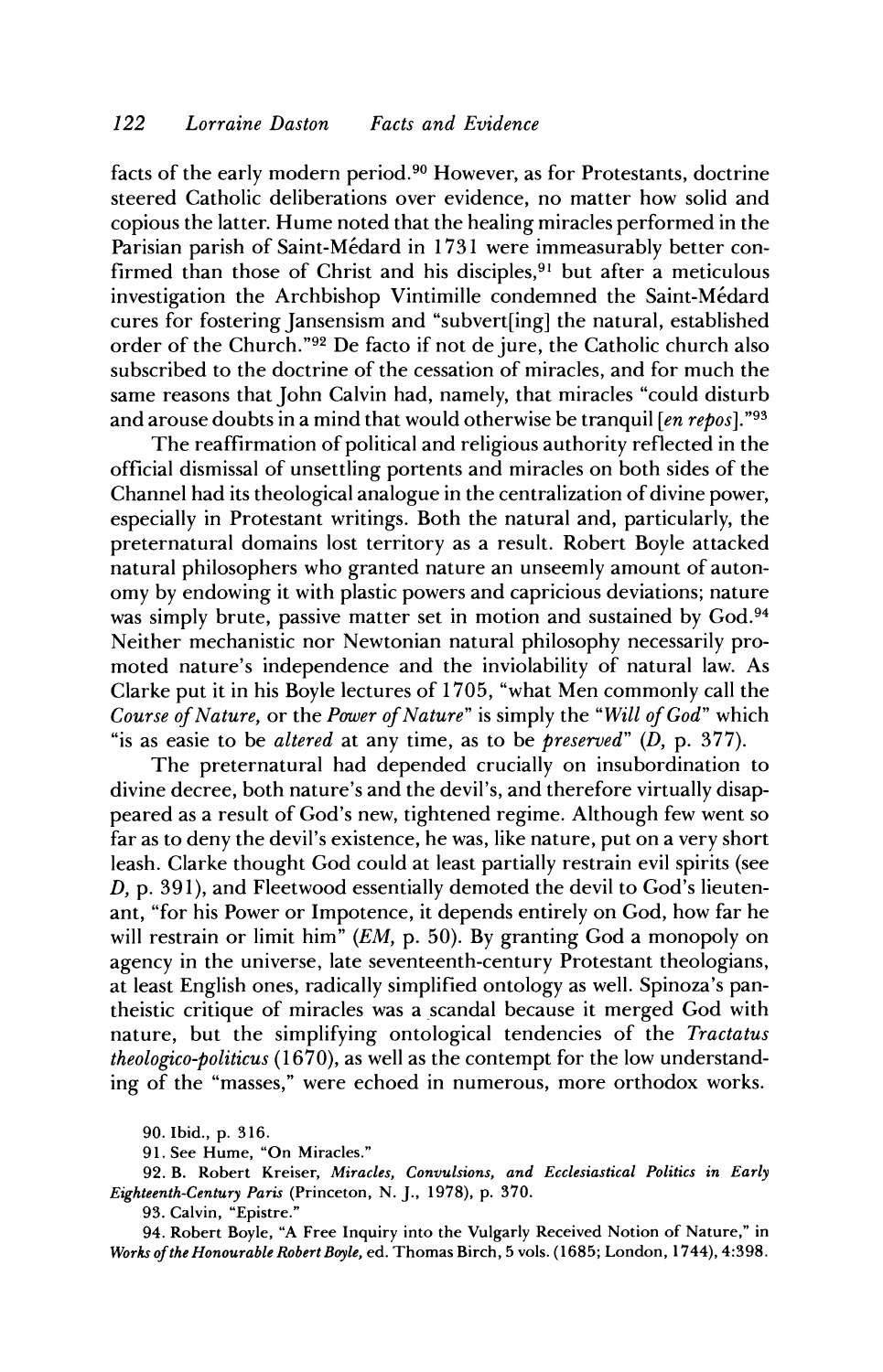**There were early eighteenth-century voices, most famously Leibniz's, that called for a more aloof relationship between God and his creation, insisting on the integrity of the "laws of nature, and the beautiful pre-established order."95 Were it not for Newton's equally famous objection to Leibniz, it would be tempting to ascribe this vision of a determined, immutable nature wholly to the successes of late seventeenth-century natural philosophy, most notably to those of Newton himself. However, the impulse for naturalization had other sources besides natural philosophy, or even metaphysics.96 The motives behind excluding miracles in principle, as Leibniz and many eighteenth-century philosophes did, and excluding them in practice, as many devout Protestant and Catholic theologians did, sometimes converged in a form of naturalization. Pierre Bayle, ridiculing portentous interpretations of the comet of 1682, argued that the ordinary laws of nature were sufficient to show the will and benevolence of God, whereas natural phenomena cried up as portents merely misled the people into superstition and idolatry.97 In addition to the usual naturalizing maxims that, in Thomas Burnet's words, to shift explanations from God's ordinary to his extraordinary providence was "but, as the Proverb**  says, to rob *Peter* to pay *Paul*,"<sup>98</sup> Bayle contended that a naturalized reli**gion was also a sounder religion.** 

**In view of the often subversive uses to which portents and miracles were often put, it is not surprising to find more candid arguments that a naturalized religion was a safer, more pleasant one as well. Spencer complained that a religion rife with portents was incompatible with "the peace and tranquility of common life," for "how can a man, as he is councelled, eat his bread with joy, and drink his wine with a chearful heart (Eccles. 9.7); if every strange accident must perswade him that there is some sword of vengeance hanging over his head" (DCP, fig. A4v). Stillingfleet ruled out the possibility of new revelations, supported by new miracles, on grounds of inconven**ience: "For if God may still make new articles of faith, or constitute new **duties by fresh miracles, I must go and enquire what miracles are wrought in every place, to see that I miss nothing that may be necessary for me, in order to my happiness in another world" (OS, pp. 147-48). A hankering for peace and quiet was by no means the only reason for promoting the naturalization of marvels and miracles, but it was a powerful one. A great deal of the rhapsodizing over law-abiding, commonplace nature that filled** 

**95. The Leibniz-Clarke Correspondence, ed. H. G. Alexander (1717; Manchester, 1970), p. 12.** 

**96. The metaphysical grounds were most powerfully argued in Benedict Spinoza, A Theological-Political Treatise [Tractatus theologico-politicus], in The Chief Works of Benedict de Spinoza, trans. R. H. M. Elwes, 2 vols. (New York, 1951), 1:84.** 

**97. See Pierre Bayle, Pensees diverses, ecrites a un docteur de Sorbonne, a l'occasion de la comete qui parut au mois de decembre 1680 (Rotterdam, 1683), pp. 256-57, 700-708.** 

**98. Thomas Burnet, The Sacred Theory of the Earth (1691; London, 1965), p. 221.**